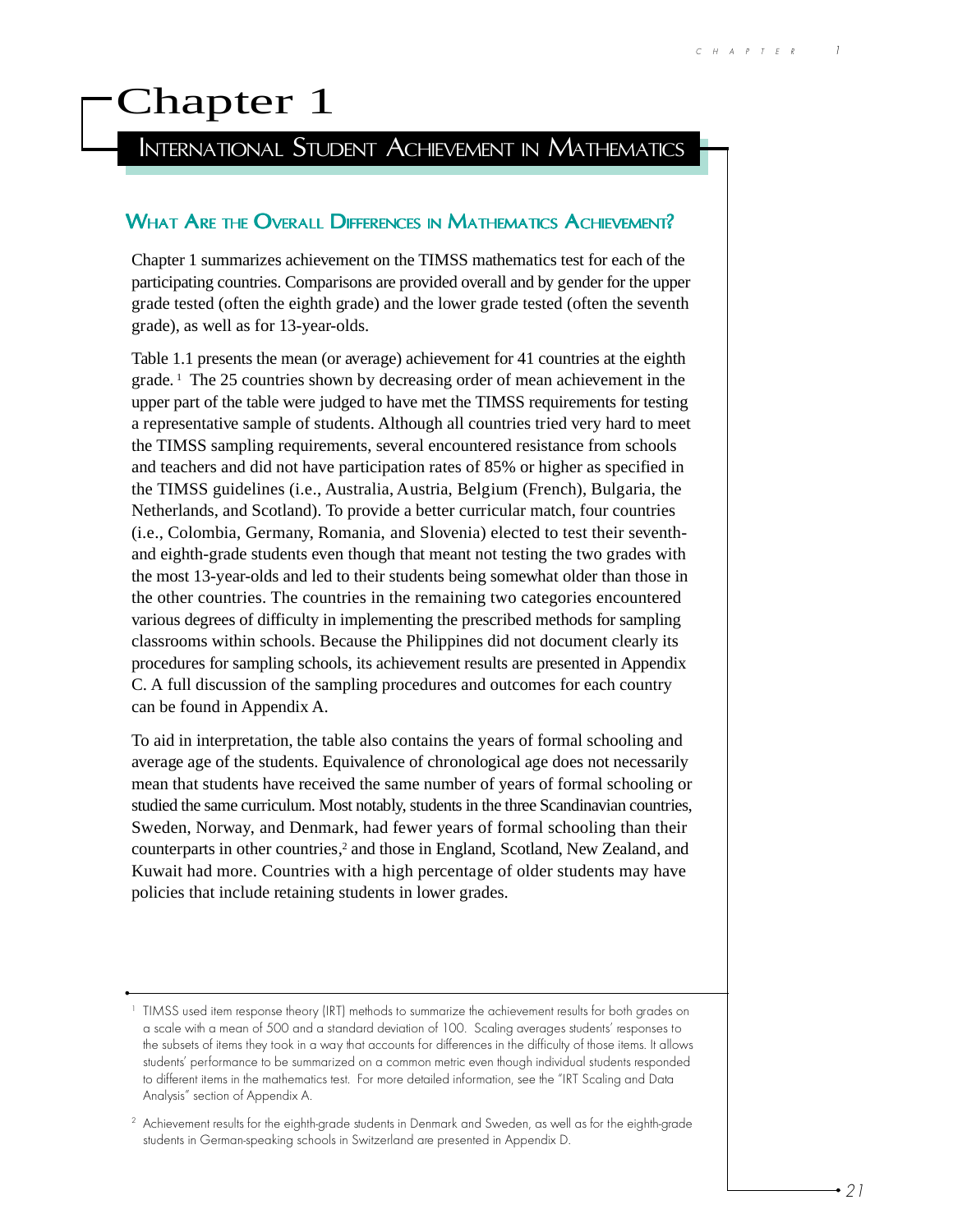# **Table 1.1 Distributions of Mathematics Achievement - Upper Grade (Eighth Grade\*)**

| <b>Country</b>                                                                                                         | <b>Mean</b>         | <b>Years of Formal</b><br><b>Schooling</b> | <b>Average</b><br>Age | <b>Mathematics Achievement Scale Score</b>                                                                       |
|------------------------------------------------------------------------------------------------------------------------|---------------------|--------------------------------------------|-----------------------|------------------------------------------------------------------------------------------------------------------|
| Singapore                                                                                                              | 643 (4.9)           | 8                                          | 14.5                  |                                                                                                                  |
| Korea                                                                                                                  | 607 (2.4)           | 8                                          | 14.2                  |                                                                                                                  |
| Japan                                                                                                                  | 605 (1.9)           | 8                                          | 14.4                  |                                                                                                                  |
| Hong Kong                                                                                                              | (6.5)<br>588        | 8                                          | 14.2                  |                                                                                                                  |
| t<br>Belgium (FI)                                                                                                      | (5.7)<br>565        | 8                                          | 14.1                  |                                                                                                                  |
| Czech Republic                                                                                                         | (4.9)<br>564        | 8                                          | 14.4                  |                                                                                                                  |
| Slovak Republic                                                                                                        | (3.3)<br>547        | 8                                          | 14.3                  |                                                                                                                  |
| $\mathbf{1}$<br>Switzerland                                                                                            | (2.8)<br>545        | 7 or 8                                     | 14.2                  |                                                                                                                  |
| France                                                                                                                 | 538<br>(2.9)        | 8                                          | 14.3                  |                                                                                                                  |
| Hungary                                                                                                                | (3.2)<br>537        | 8                                          | 14.3                  |                                                                                                                  |
| <b>Russian Federation</b>                                                                                              | 535<br>(5.3)        | 7 or 8                                     | 14.0                  |                                                                                                                  |
| Ireland                                                                                                                | (5.1)<br>527        | 8                                          | 14.4                  |                                                                                                                  |
| Canada                                                                                                                 | (2.4)<br>527        | 8                                          | 14.1                  |                                                                                                                  |
| Sweden                                                                                                                 | 519<br>(3.0)        | $\overline{7}$                             | 13.9                  |                                                                                                                  |
| New Zealand                                                                                                            | 508<br>(4.5)        | $8.5 - 9.5$                                | 14.0                  |                                                                                                                  |
| 12<br>England                                                                                                          | (2.6)<br>506        | 9                                          | 14.0                  |                                                                                                                  |
| Norway                                                                                                                 | 503(2.2)            | 7                                          | 13.9                  |                                                                                                                  |
| Ť<br><b>United States</b>                                                                                              | 500 (4.6)           | 8                                          | 14.2                  |                                                                                                                  |
| Latvia (LSS)                                                                                                           | 493<br>(3.1)        | 8                                          | 14.3                  |                                                                                                                  |
| Spain                                                                                                                  | (2.0)<br>487        | 8                                          | 14.3                  |                                                                                                                  |
| Iceland                                                                                                                | 487<br>(4.5)        | 8                                          | 13.6                  |                                                                                                                  |
| 1<br>Lithuania                                                                                                         | (3.5)               | 8                                          | 14.3                  |                                                                                                                  |
|                                                                                                                        | 477                 | 8                                          | 13.7                  |                                                                                                                  |
| Cyprus                                                                                                                 | 474 (1.9)           | 8                                          |                       |                                                                                                                  |
| Portugal                                                                                                               | 454 (2.5)           | 8                                          | 14.5<br>14.6          |                                                                                                                  |
| Iran, Islamic Rep.<br>Countries Not Satisfying Guidelines for Sample Participation Rates (See Appendix A for Details): | 428 (2.2)           |                                            |                       |                                                                                                                  |
| Australia                                                                                                              | (4.0)<br>530        | $8$ or $\overline{9}$                      | 14.2                  |                                                                                                                  |
| Austria                                                                                                                | 539<br>(3.0)        | 8                                          | 14.3                  |                                                                                                                  |
| Belgium (Fr)                                                                                                           | 526 (3.4)           | 8                                          | 14.3                  |                                                                                                                  |
| <b>Bulgaria</b>                                                                                                        | 540 (6.3)           | 8                                          | 14.0                  |                                                                                                                  |
| Netherlands                                                                                                            | (6.7)               | 8                                          | 14.3                  |                                                                                                                  |
| Scotland                                                                                                               | 541<br>498<br>(5.5) | 9                                          | 13.7                  |                                                                                                                  |
|                                                                                                                        |                     |                                            |                       | Countries Not Meeting Age/Grade Specifications (High Percentage of Older Students; See Appendix A for Details):  |
| Colombia                                                                                                               | 385(3.4)            | 8                                          | 15.7                  |                                                                                                                  |
| †1<br>Germany                                                                                                          | 509 (4.5)           | 8                                          | 14.8                  |                                                                                                                  |
| Romania                                                                                                                | 482 (4.0)           | 8                                          | 14.6                  |                                                                                                                  |
| Slovenia                                                                                                               | 541<br>(3.1)        | 8                                          | 14.8                  |                                                                                                                  |
|                                                                                                                        |                     |                                            |                       | Countries With Unapproved Sampling Procedures at Classroom Level (See Appendix A for Details):                   |
| Denmark                                                                                                                | 502(2.8)            | $\overline{7}$                             | 13.9                  |                                                                                                                  |
| Greece                                                                                                                 | 484 (3.1)           | 8                                          | 13.6                  |                                                                                                                  |
| Thailand                                                                                                               | 522 (5.7)           | 8                                          | 14.3                  |                                                                                                                  |
|                                                                                                                        |                     |                                            |                       | Unapproved Sampling Procedures at Classroom Level and Not Meeting Other Guidelines (See Appendix A for Details): |
| Israel                                                                                                                 | 522 (6.2)           | 8                                          | 14.1                  |                                                                                                                  |
| Kuwait                                                                                                                 | 392 (2.5)           | 9                                          | 15.3                  |                                                                                                                  |
| South Africa                                                                                                           | 354 (4.4)           | 8                                          | 15.4                  |                                                                                                                  |
|                                                                                                                        |                     |                                            |                       |                                                                                                                  |
|                                                                                                                        |                     | Percentiles of Performance                 | ר                     | 400 450 500 550 600 650 700 750 800<br>200 250 300 350                                                           |
|                                                                                                                        | 5th<br>25th         | 75th                                       | 95th                  | International Average = 513                                                                                      |
|                                                                                                                        |                     |                                            |                       | (Average of All Country Means)                                                                                   |
|                                                                                                                        |                     | ┯                                          |                       |                                                                                                                  |
|                                                                                                                        |                     | Mean and Confidence Interval (±2SE)        |                       |                                                                                                                  |

\*Eighth grade in most countries; see Table 2 for information about the grades tested in each country.

† Met guidelines for sample participation rates only after replacement schools were included (see Appendix A for details).

1 National Desired Population does not cover all of International Desired Population (see Table A.2). Because coverage falls below 65%,

Latvia is annotated LSS for Latvian Speaking Schools only.

2 National Defined Population covers less than 90 percent of National Desired Population (see Table A.2).

( ) Standard errors appear in parentheses. Because results are rounded to the nearest whole number, some totals may appear inconsistent.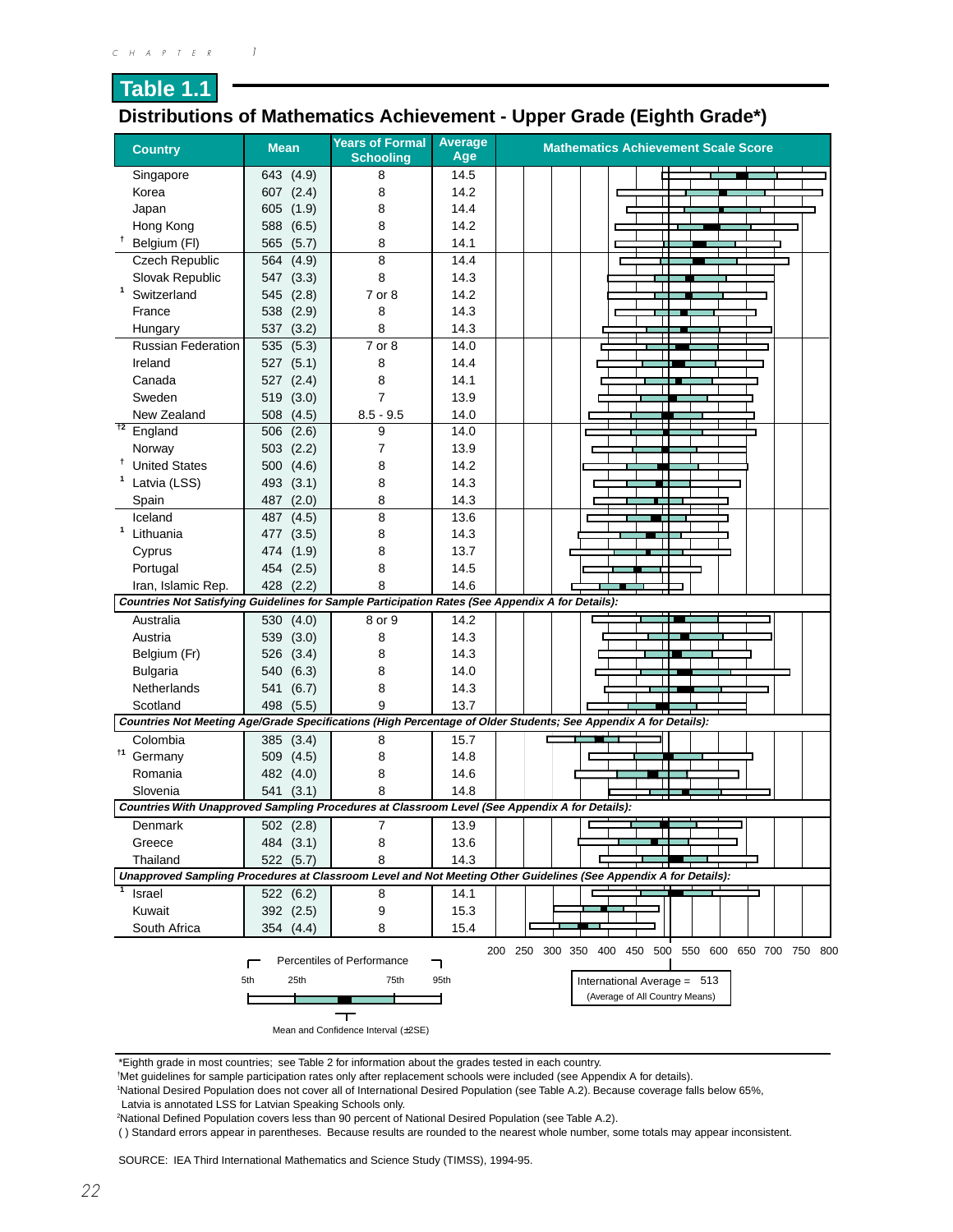## **Figure 1.1**

#### **Multiple Comparisons of Mathematics Achievement - Upper Grade (Eighth Grade\*)**

Instructions: Read **across** the row for a country to compare performance with the countries listed in the heading of the chart. The symbols indicate whether the mean achievement of the country in the row is significantly lower than that of the comparison country, significantly higher than that of the comparison country, or if there is no statistically significant difference between the two countries. †

| <b>Country</b>                                                                 | Singapore               | Korea                   | Japan                        | Hong Kong               | Belgium (FI)            | Czech Republic          | Slovak Republic         | Switzerland | Netherlands             | Slovenia                                                            | Bulgaria                | Austria   | France    | Hungary                 | Fed.<br>Russian         | Australia               | Ireland                  | Canada                  | (Fr)<br>Belgium         | Thailand                                                              | Israel                  | Sweden                  | Germany                  | New Zealand             | England                 | Norway                  | Denmark                 | <b>United States</b>    | Scotland       | SS)<br>پ<br>Latvia      | Spain     | Iceland                 | Greece                  | Romania   | Lithuania | Cyprus                                 | Portugal             | Rep.<br>Iran, Islamic    | Kuwait                  | Colombia                             | South Africa                         |
|--------------------------------------------------------------------------------|-------------------------|-------------------------|------------------------------|-------------------------|-------------------------|-------------------------|-------------------------|-------------|-------------------------|---------------------------------------------------------------------|-------------------------|-----------|-----------|-------------------------|-------------------------|-------------------------|--------------------------|-------------------------|-------------------------|-----------------------------------------------------------------------|-------------------------|-------------------------|--------------------------|-------------------------|-------------------------|-------------------------|-------------------------|-------------------------|----------------|-------------------------|-----------|-------------------------|-------------------------|-----------|-----------|----------------------------------------|----------------------|--------------------------|-------------------------|--------------------------------------|--------------------------------------|
| Singapore                                                                      |                         | ▲                       | ▲                            | $\blacktriangle$        | ▲                       | ▲                       | A                       |             | Δ                       | ▲                                                                   | A                       | ▴         | Δ         | ▲                       | Δ                       | ▲                       |                          | Δ                       | Δ                       | Δ                                                                     | ▲                       | ▲                       | Δ                        | ▲                       | ▴                       | Δ                       | Δ                       | ▲                       | ۸              | ▲                       | ▴         | ▴                       | ▲                       | ▴         | ٠         | ٨                                      | Δ                    | A                        | Δ                       | ▲                                    | $\blacktriangle$                     |
| Korea                                                                          | $\overline{\textbf{v}}$ |                         | $\bullet$                    | $\bullet$               |                         |                         |                         |             |                         |                                                                     |                         |           |           |                         |                         |                         |                          |                         |                         |                                                                       |                         |                         |                          |                         |                         |                         |                         |                         |                |                         |           |                         |                         |           |           |                                        |                      |                          |                         | ▲                                    | $\blacktriangle$                     |
| Japan                                                                          | ▼                       | $\bullet$               |                              | $\bullet$               | ٨                       |                         | A                       |             | ▲                       |                                                                     | ٨                       |           | ٨         | Δ                       | A                       | A                       |                          |                         | A                       | ٨                                                                     | $\blacktriangle$        | ▲                       | Δ                        | Ā                       |                         | Δ                       | Ā                       | ▲                       |                | A                       | ▲         | A                       | ▲                       | ▲         | Δ         | A                                      | A                    | ▲                        | $\blacktriangle$        | ▲                                    | $\blacktriangle$                     |
| <b>Hong Kong</b>                                                               | ▼                       | $\bullet$               | $\bullet$                    |                         | $\bullet$               | $\bullet$               | Ā                       | Ā           | Ā                       | Ā                                                                   | Ā                       | A         | A         | Ā                       | Ā                       | $\blacktriangle$        | Ā                        | A                       | A                       | Ā                                                                     | A                       | Ā                       | Ā                        | ▲                       | A                       | Ā                       | Ā                       | Ā                       | Ā              | Ā                       | Ā         | Ā                       | Ā                       | Ā         | Ā         | Ā                                      |                      | ▲                        | $\blacktriangle$        | $\blacktriangle$                     | $\blacktriangle$                     |
| Belgium (FI)                                                                   | $\overline{\textbf{v}}$ | $\overline{\textbf{v}}$ | $\overline{\textbf{v}}$      | $\bullet$               |                         |                         | $\bullet$               | $\bullet$   | $\bullet$               | Ā                                                                   | $\bullet$               |           |           | Δ                       | Ā                       | $\blacktriangle$        | ٨                        | ▲                       |                         |                                                                       | ▲                       | Ā                       | ٨                        | Ā                       |                         | ▲                       | Ā                       | ▲                       | ٨              | ٨                       | ▲         | ▲                       | Δ                       | ٨         | Δ         | Δ                                      |                      | ▲                        | ▲                       | $\blacktriangle$                     | $\blacktriangle$                     |
| <b>Czech Republic</b>                                                          | $\overline{\textbf{v}}$ | $\overline{\textbf{v}}$ | ▼                            | $\bullet$               | 0                       |                         | $\bullet$               | ٨           | $\bullet$               | Ā                                                                   | $\bullet$               |           | A         | A                       | A                       | ▲                       | ٨                        | A                       | A                       | ٨                                                                     | ▲                       | ▲                       | Ā                        | ▲                       | ▲                       | Δ                       | ▲                       | A                       | ٨              | ▲                       | ▲         | Ā                       | ▲                       | ▲         | ٨         | Ā                                      | A                    | ▲                        | ▲                       | ▲                                    | $\blacktriangle$                     |
| <b>Slovak Republic</b>                                                         | ▼                       | $\blacktriangledown$    | ▼                            | v                       | 0                       | $\bullet$               |                         | 0           | $\bullet$               | $\bullet$                                                           | c                       | $\bullet$ |           | $\bullet$               | $\bullet$               | ▲                       | ▲                        | ▲                       |                         | ٨                                                                     | ▲                       | ▴                       | Δ                        | ▲                       | Δ                       | ▲                       | ▲                       | ▲                       | ٨              | A                       | Δ         | Δ                       | Δ                       |           | ٨         | Δ                                      | Δ                    | ▲                        | ▲                       | ▲                                    | ▲                                    |
| Switzerland                                                                    | $\overline{\textbf{v}}$ | $\overline{\textbf{v}}$ | ▼                            | ▼                       | $\bullet$               | ▼                       | $\bullet$               |             | $\bullet$               | $\bullet$                                                           | $\bullet$               | $\bullet$ | $\bullet$ | $\bullet$               | $\bullet$               | $\blacktriangle$        | $\bullet$                | ▲                       | ▲                       | ▲                                                                     | ▲                       | ▲                       | ▲                        | ▲                       | A                       | Δ                       | ▲                       | ▲                       | ▲              | ▲                       | ▲         | ▲                       | ▲                       |           | Δ         | ▲                                      |                      | $\blacktriangle$         | $\blacktriangle$        | ▲                                    | $\blacktriangle$                     |
| Netherlands                                                                    | $\overline{\textbf{v}}$ | $\overline{\textbf{v}}$ | $\overline{\textbf{v}}$      |                         |                         | $\bullet$               | $\bullet$               | $\bullet$   |                         | $\bullet$                                                           | e                       |           | $\bullet$ |                         | $\bullet$               | $\bullet$               | ė                        | $\bullet$               | $\bullet$               | $\bullet$                                                             | $\bullet$               | $\bullet$               |                          |                         |                         | Δ                       | ٨                       |                         |                | A                       |           |                         | ٨                       |           |           |                                        |                      | Δ                        | $\blacktriangle$        | $\blacktriangle$                     | $\blacktriangle$                     |
| Slovenia                                                                       | ▼                       | $\overline{\textbf{v}}$ | ▼                            | ▼                       |                         |                         |                         | $\bullet$   | 0                       |                                                                     | c                       |           |           | e                       |                         | $\bullet$               | e                        |                         |                         | e                                                                     | $\bullet$               | ▲                       | Δ                        | ▲                       |                         | ▲                       | ▲                       | ▲                       | ۸              | ▲                       | ▲         | ▲                       | ▲                       | ▲         | ▲         | ▲                                      | ▴                    | ▲                        | $\blacktriangle$        | ▲                                    | $\blacktriangle$                     |
| <b>Bulgaria</b>                                                                | ▼                       | $\overline{\mathbf{v}}$ | ▼                            | ▼                       | c                       |                         |                         |             | $\bullet$               | $\bullet$                                                           |                         | $\bullet$ |           | $\bullet$               |                         |                         | e                        | $\bullet$               |                         | e                                                                     | $\bullet$               | $\bullet$               | Ā                        | ▲                       | A                       | Ā                       | Ā                       | Ā                       | Ā              | Ā                       | A         | Ā                       | Ā                       | Ā         | ٨         | Ā                                      |                      | Ā                        | ▲                       | $\blacktriangle$                     | $\blacktriangle$                     |
| Austria                                                                        | $\overline{\textbf{v}}$ | $\overline{\textbf{v}}$ |                              | ▼                       |                         |                         |                         |             |                         | $\bullet$                                                           | $\bullet$               |           |           |                         |                         |                         |                          |                         |                         |                                                                       | $\bullet$               | Ā                       | ٨                        | Ā                       | A                       | ▲                       | Δ                       | ▲                       | ٨              | ٨                       | ▲         | Δ                       | ▲                       | ۸         | Δ         | Δ                                      |                      | ▲                        | ▲                       | ▲                                    | Â                                    |
| <b>France</b>                                                                  | ▼                       | $\overline{\textbf{v}}$ | ▼                            | ▼                       |                         |                         |                         |             | e                       |                                                                     | 8                       | e         |           | e                       |                         |                         |                          | $\bullet$               | $\bullet$               | e                                                                     | $\bullet$               | Δ                       | Δ                        | Ā                       |                         | Δ                       | ▲                       | ▲                       | ٨              | ▲                       | ▲         | ▲                       | ▲                       | ▲         | ٨         | ▲                                      | A                    | A                        | ▲                       | ▲                                    | $\blacktriangle$                     |
| Hungary                                                                        | ▼                       | $\blacktriangledown$    | ▼                            | ▼                       |                         |                         |                         |             | e                       |                                                                     | c                       | $\bullet$ | $\bullet$ |                         | $\bullet$               | $\bullet$               | G                        | с                       |                         | $\bullet$                                                             | $\bullet$               | ▲                       | ▴                        | ▲                       | ▲                       | ▲                       | ▲                       | ▲                       | ▴              | ▲                       | Δ         |                         |                         |           |           |                                        |                      | ٨                        |                         | ▲                                    | Δ                                    |
| Russian Fed.                                                                   | ▼                       | $\overline{\textbf{v}}$ | $\overline{\textbf{v}}$      | ▼                       |                         |                         | $\bullet$               |             | c                       | $\bullet$                                                           |                         | $\bullet$ | $\bullet$ |                         |                         | $\bullet$               | G                        |                         | $\bullet$               | O                                                                     | $\bullet$               | $\bullet$               | ▲                        | ▲                       | ▲                       | ▲                       |                         | ▲                       | ۸              | ▲                       | ▲         | ▲                       | ▲                       |           |           | ▲                                      |                      | ▲                        | ▲                       | ▲                                    | $\blacktriangle$                     |
| Australia                                                                      | ▼                       | $\overline{\textbf{v}}$ | $\overline{\textbf{v}}$      | ▼                       |                         |                         |                         |             |                         |                                                                     |                         |           | $\bullet$ | O                       | $\bullet$               |                         | e                        |                         |                         |                                                                       | $\bullet$               | $\bullet$               |                          |                         |                         | ٨                       |                         |                         |                |                         |           |                         |                         |           |           |                                        |                      | Δ                        | ▲                       | ▲                                    | $\blacktriangle$                     |
| Ireland                                                                        | ▼                       | $\blacktriangledown$    | ▼                            | ▼                       |                         |                         |                         | o           | e                       |                                                                     |                         | œ         |           | e                       | $\bullet$               | $\bullet$               |                          |                         |                         | e                                                                     | $\bullet$               | $\bullet$               | $\bullet$                | $\bullet$               |                         | ▲                       | ▲                       | ▲                       |                | ▲                       | ▲         | ▲                       | ▲                       | ▴         | Δ         | ▲                                      | ▲                    | ▲                        | ▲                       | ▲                                    | $\blacktriangle$                     |
| Canada                                                                         | ▼                       | $\overline{\textbf{v}}$ | $\overline{\textbf{v}}$      | ▼                       |                         |                         | ▼                       |             | $\bullet$               | ▼                                                                   | c                       |           |           | c                       | $\bullet$               | $\bullet$               | $\bullet$                |                         | $\bullet$               | $\bullet$                                                             | $\bullet$               | $\bullet$               | Δ                        | Δ                       |                         | ▲                       | ▲                       | ▲                       | Ā              | ▲                       | ▲         | ▲                       | $\blacktriangle$        | ▲         | Δ         | Δ                                      | ▲                    | ▲                        | ▲                       | $\blacktriangle$                     | $\blacktriangle$                     |
| Belgium (Fr)                                                                   | ▼                       | $\overline{\textbf{v}}$ | ▼                            | ▼                       |                         |                         |                         |             | e                       |                                                                     |                         |           |           |                         | $\bullet$               | $\bullet$               | G                        | с                       |                         | e                                                                     | $\bullet$               | $\bullet$               |                          | Δ                       |                         | Δ                       | Δ                       | ▲                       | Δ              | ▲                       | ▲         | ▲                       | ▲                       | ۸         | ▲         | ▲                                      |                      | ▲                        | ▲                       | ▲                                    | Δ                                    |
| Thailand                                                                       | $\overline{\textbf{v}}$ | $\overline{\textbf{v}}$ | $\overline{\textbf{v}}$      | ▼                       | $\overline{\textbf{v}}$ | $\overline{\textbf{v}}$ |                         |             | $\bullet$               | $\bullet$                                                           | ė                       | $\bullet$ | $\bullet$ | ●                       | $\bullet$               | $\bullet$               | $\bullet$                | $\bullet$               | $\bullet$               |                                                                       | $\bullet$               | $\bullet$               | $\bullet$                | $\bullet$               | $\bullet$               | $\bullet$               | $\bullet$               | $\bullet$               | $\bullet$      | A                       | A         | A                       | ▲                       | ▲         | ٨         | A                                      | A                    | A                        | ▲                       | $\blacktriangle$                     | $\blacktriangle$                     |
| <b>Israel</b>                                                                  | $\overline{\textbf{v}}$ | $\overline{\textbf{v}}$ | ▼                            | ▼                       |                         |                         |                         |             | c                       | $\bullet$                                                           | e                       |           |           |                         | $\bullet$               | $\bullet$               | ė                        | $\bullet$               | $\bullet$               | $\bullet$                                                             |                         | $\bullet$               | $\bullet$                | $\bullet$               | $\bullet$               | $\bullet$               | $\bullet$               | $\bullet$               | $\bullet$      |                         | A         |                         |                         |           |           |                                        |                      | ٨                        |                         | ▲                                    | $\blacktriangle$                     |
| Sweden                                                                         | $\overline{\textbf{v}}$ | $\overline{\textbf{v}}$ |                              |                         |                         |                         |                         |             | Ċ                       |                                                                     |                         |           |           |                         |                         |                         |                          |                         |                         |                                                                       |                         |                         |                          |                         |                         |                         |                         |                         |                | A                       |           |                         | A                       |           |           |                                        |                      |                          | A                       |                                      |                                      |
| Germany                                                                        | $\overline{\mathbf{v}}$ | $\overline{\textbf{v}}$ | ▼<br>$\overline{\textbf{v}}$ | ▼                       |                         | ▼                       | $\overline{\textbf{v}}$ |             |                         | ▼                                                                   | Ċ<br>۳                  | ▼         | ▼         | ▼                       | $\bullet$               | $\bullet$               | Ò                        | $\bullet$               | $\bullet$               | $\bullet$                                                             | $\bullet$               |                         | Ò                        | $\bullet$               | ▲                       | Δ                       |                         | Δ                       | Δ<br>$\bullet$ | ▲                       | ▲<br>▲    | ▲<br>▲                  | Ā                       | A         | Δ<br>٨    | ▲<br>Ā                                 |                      | $\blacktriangle$<br>Ā    | $\blacktriangle$        | $\blacktriangle$<br>$\blacktriangle$ | $\blacktriangle$<br>$\blacktriangle$ |
| <b>New Zealand</b>                                                             |                         |                         |                              |                         |                         | $\overline{\textbf{v}}$ | v                       |             |                         |                                                                     |                         |           |           |                         |                         |                         |                          |                         |                         | $\bullet$                                                             | $\bullet$               | $\bullet$               |                          | 0                       | $\bullet$               | $\bullet$               | $\bullet$               | $\bullet$               |                | $\bullet$               |           |                         |                         |           |           |                                        |                      |                          |                         |                                      | $\overline{\blacktriangle}$          |
|                                                                                | ▼                       | $\overline{\textbf{v}}$ | ▼                            | ▼                       |                         |                         |                         |             | ▼                       | ▼                                                                   |                         |           |           | $\overline{\textbf{v}}$ | ▼                       | $\overline{\textbf{v}}$ | e                        |                         | ▼                       | ●                                                                     | $\bullet$               | $\bullet$               | $\bullet$                |                         |                         |                         | $\bullet$               | $\bullet$               | O              | $\bullet$               | ▲         | ▲                       | ▲                       | ▲         | ▲         | ▲                                      | A                    | ▲                        | $\blacktriangle$        | ▲                                    |                                      |
| <b>England</b>                                                                 | $\overline{\textbf{v}}$ | $\overline{\mathbf{v}}$ | $\overline{\textbf{v}}$      | ▼                       |                         | $\overline{\textbf{v}}$ | $\overline{\textbf{v}}$ | ▼           | $\overline{\textbf{v}}$ | ▼                                                                   | ▼                       |           | ▼         | $\overline{\textbf{v}}$ | $\overline{\textbf{v}}$ | $\overline{\mathbf{v}}$ | $\overline{\phantom{a}}$ |                         | $\overline{\textbf{v}}$ | $\bullet$                                                             | $\bullet$               | ▼                       | $\bullet$                | $\bullet$               |                         | ė                       | $\bullet$               | $\bullet$               | ė              | $\bullet$               | Ā         | Ā                       | Ā                       | Ā         | Ā         | Ā                                      |                      | Ā                        | Ā                       | $\blacktriangle$                     | $\blacktriangle$                     |
| Norway<br>Denmark                                                              | $\overline{\textbf{v}}$ | $\overline{\textbf{v}}$ | ▼                            | ▼                       |                         |                         |                         |             | $\overline{\textbf{v}}$ | ▼                                                                   | ▼                       |           |           | ▼                       | ۰                       | $\overline{\textbf{v}}$ |                          |                         |                         |                                                                       | $\bullet$               | ▼                       | Ċ                        | 0                       | $\bullet$               |                         | O                       | 0                       | e              | $\bullet$               | ▲         | Δ                       | ▲                       | ۸         | Δ         | ▲                                      | A                    | ▲                        | ▲                       | ▲                                    | $\blacktriangle$                     |
|                                                                                | $\overline{\textbf{v}}$ | $\overline{\textbf{v}}$ | ▼                            | ▼                       | $\overline{\textbf{v}}$ | $\overline{\textbf{v}}$ |                         |             | $\overline{\textbf{v}}$ | ▼                                                                   | ▼                       |           |           | $\overline{\textbf{v}}$ | ▼                       | $\overline{\textbf{v}}$ |                          | $\overline{\textbf{v}}$ |                         | e                                                                     | $\bullet$               | ▼                       | $\bullet$                | $\bullet$               | $\bullet$               | $\bullet$               |                         | $\bullet$               | e              | $\bullet$               | ▲         | $\bullet$               | ▲                       | ▲         | Δ         | ▲                                      | A                    | ▲                        | ▲                       | $\blacktriangle$                     | $\blacktriangle$                     |
| <b>United States</b>                                                           | ▼                       | $\overline{\textbf{v}}$ | ▼                            | ▼                       |                         | ▼                       | ▼                       |             |                         | ▼                                                                   | v                       | ▼         | ▼         |                         | ▼                       | $\overline{\textbf{v}}$ |                          | $\overline{\textbf{v}}$ |                         | 0                                                                     | $\bullet$               |                         | c                        | $\bullet$               | $\bullet$               | $\bullet$               | $\bullet$               |                         | $\bullet$      | $\bullet$               |           | $\bullet$               |                         |           |           |                                        |                      | A                        |                         | ▲                                    | $\blacktriangle$                     |
| Scotland                                                                       | ▼                       | $\overline{\mathbf{v}}$ | ▼                            | ▼                       | $\overline{\textbf{v}}$ | $\overline{\textbf{v}}$ | $\overline{\textbf{v}}$ | v           | $\overline{\textbf{v}}$ | ▼                                                                   | ▼                       | ▼         | ▼         | ▼                       | ▼                       | $\overline{\mathbf{v}}$ | ▼                        | ▼                       | ▼                       | $\bullet$                                                             | $\bullet$               | ▼                       | $\bullet$                | $\bullet$               | $\bullet$               | $\bullet$               | $\bullet$               | $\bullet$               |                | $\bullet$               | $\bullet$ | $\bullet$               | $\bullet$               | $\bullet$ | Δ         | ▲                                      |                      | ▲                        | $\blacktriangle$        | ▲                                    | $\blacktriangle$                     |
| Latvia (LSS)                                                                   | $\overline{\textbf{v}}$ | $\overline{\mathbf{v}}$ | $\overline{\textbf{v}}$      |                         |                         |                         |                         |             |                         |                                                                     |                         |           |           | $\overline{\textbf{v}}$ | $\overline{\textbf{v}}$ | $\overline{\textbf{v}}$ |                          |                         |                         |                                                                       | $\overline{\textbf{v}}$ |                         | $\bullet$                | 0                       |                         | e                       | $\bullet$               | $\bullet$               | $\bullet$      |                         | $\bullet$ | $\bullet$               | $\bullet$               |           |           | Ā                                      |                      | ▲                        | $\blacktriangle$        | $\blacktriangle$                     | $\blacktriangle$                     |
| Spain                                                                          | ▼                       | $\blacktriangledown$    | ▼                            | ▼                       |                         |                         |                         |             | ▼                       | ▼                                                                   |                         |           |           | ▼                       | ▼                       | ▼                       |                          |                         | ▼                       |                                                                       | ▼                       | ▼                       |                          |                         |                         | ▼                       | ▼                       | $\bullet$               | $\bullet$      | $\bullet$               |           |                         | e                       |           | $\bullet$ | A                                      | A                    | ▲                        | $\blacktriangle$        | ▲                                    | $\blacktriangle$                     |
| Iceland                                                                        | $\overline{\textbf{v}}$ | $\overline{\textbf{v}}$ | $\overline{\textbf{v}}$      | ▼                       |                         | $\overline{\textbf{v}}$ | v                       | ▼           | ▼                       | ▼                                                                   | ▼                       |           | ▼         | $\overline{\textbf{v}}$ | $\overline{\textbf{v}}$ | $\overline{\mathbf{v}}$ | ▼                        | $\overline{\textbf{v}}$ |                         | ▼                                                                     | $\overline{\textbf{v}}$ | $\overline{\textbf{v}}$ | ▼                        |                         | $\overline{\textbf{v}}$ | ▼                       | $\bullet$               |                         | e              | $\bullet$               |           |                         | $\bullet$               | $\bullet$ | $\bullet$ | $\bullet$                              | A                    | Ā                        | Ā                       | $\blacktriangle$                     | $\blacktriangle$                     |
| Greece                                                                         | $\overline{\textbf{v}}$ | $\overline{\textbf{v}}$ | ▼                            | ▼                       |                         |                         |                         |             | ▼                       | ▼                                                                   | ₹                       |           |           | ▼                       | $\overline{\textbf{v}}$ | $\overline{\textbf{v}}$ |                          |                         |                         | ▼                                                                     | $\overline{\textbf{v}}$ |                         | ▼                        |                         |                         | ▼                       | $\overline{\textbf{v}}$ |                         |                |                         |           | $\bullet$               |                         | 0         | $\bullet$ | $\bullet$                              | Δ                    | ▲                        | ▲                       | ▲                                    | ▲                                    |
| Romania                                                                        | ▼                       | $\overline{\textbf{v}}$ | ▼                            | ▼                       |                         | ▼                       |                         |             | ▼                       | ▼                                                                   | v                       | ▼         |           | ▼                       | ▼                       | ▼                       | ▼                        | ▼                       |                         | ▼                                                                     | ▼                       | ▼                       | ▼                        | ▼                       | $\overline{\textbf{v}}$ | ▼                       | ▼                       | $\bullet$               | ●              | $\bullet$               | $\bullet$ | $\bullet$               | $\bullet$               |           | $\bullet$ | $\bullet$                              | A                    | A                        | ▲                       | ▲                                    | $\blacktriangle$                     |
| Lithuania                                                                      | ▼                       | $\overline{\textbf{v}}$ |                              | ▼                       |                         |                         |                         |             |                         |                                                                     | v                       |           |           |                         |                         | ▼                       |                          | ▼                       |                         | v                                                                     | ▼                       |                         | ▼                        |                         | $\overline{\textbf{v}}$ |                         |                         |                         |                |                         |           | $\bullet$               | $\bullet$               | $\bullet$ |           | $\bullet$                              |                      | A                        |                         | ▲                                    | $\blacktriangle$                     |
| Cyprus                                                                         | ▼                       | $\overline{\textbf{v}}$ | ▼                            | $\overline{\textbf{v}}$ | ▼                       | ▼                       | $\overline{\textbf{v}}$ | v           | $\overline{\textbf{v}}$ | ▼                                                                   | ▼                       | ▼         | ▼         | ▼                       | ▼                       | $\overline{\textbf{v}}$ | ▼                        | ▼                       | ▼                       | ▼                                                                     | ▼                       | ▼                       | ▼                        | ▼                       | $\overline{\textbf{v}}$ | ▼                       | ▼                       | ▼                       | ▼              | $\overline{\textbf{v}}$ | ▼         | $\bullet$               | $\bullet$               | $\bullet$ | $\bullet$ |                                        |                      | $\blacktriangle$         | ▲                       | ▲                                    | $\blacktriangle$                     |
| Portugal                                                                       | $\overline{\textbf{v}}$ | $\overline{\textbf{v}}$ | $\overline{\textbf{v}}$      |                         |                         |                         |                         |             |                         |                                                                     |                         |           |           | $\overline{\textbf{v}}$ | $\overline{\textbf{v}}$ | $\overline{\textbf{v}}$ |                          |                         |                         | $\overline{\mathbf{v}}$                                               | $\overline{\textbf{v}}$ |                         |                          |                         | $\overline{\textbf{v}}$ | $\overline{\mathbf{v}}$ | $\overline{\textbf{v}}$ | ▼                       |                | $\overline{\textbf{v}}$ | ▼         | $\overline{\textbf{v}}$ | $\overline{\textbf{v}}$ | ▼         | ▼         | ▼                                      |                      | ▲                        | $\blacktriangle$        | $\blacktriangle$                     | $\blacktriangle$                     |
| Iran, Islamic Rep.                                                             | ▼                       | $\blacktriangledown$    | ▼                            | ▼                       | ▼                       | ▼                       | ▼                       |             | ▼                       | ▼                                                                   | ▼                       | ▼         | ▼         | ▼                       | ▼                       | $\blacktriangledown$    | ▼                        | ▼                       | ▼                       | ▼                                                                     | ▼                       | ▼                       | ▼                        | ▼                       | $\overline{\textbf{v}}$ | ▼                       | ▼                       | ▼                       | ▼              | $\overline{\textbf{v}}$ |           | ▼                       | ▼                       |           | ▼         |                                        |                      |                          | ▲                       | ▲                                    | $\blacktriangle$                     |
| Kuwait                                                                         | $\overline{\textbf{v}}$ | $\overline{\textbf{v}}$ | $\overline{\textbf{v}}$      | $\overline{\textbf{v}}$ | ▼                       | $\overline{\textbf{v}}$ | $\overline{\textbf{v}}$ | ▼           | $\overline{\textbf{v}}$ | $\overline{\textbf{v}}$                                             | $\overline{\textbf{v}}$ | ▼         | ▼         | ▼                       | $\overline{\textbf{v}}$ | $\overline{\textbf{v}}$ | ▼                        | $\overline{\textbf{v}}$ | $\overline{\textbf{v}}$ | ▼                                                                     | $\overline{\textbf{v}}$ | ▼                       | $\overline{\textbf{v}}$  | $\overline{\textbf{v}}$ | $\overline{\textbf{v}}$ | ▼                       | ▼                       | $\overline{\textbf{v}}$ | ▼              | $\overline{\textbf{v}}$ | ▼         | $\overline{\mathbf{v}}$ | $\overline{\textbf{v}}$ | ▼         | ▼         | ▼                                      | $\blacktriangledown$ | ▼                        |                         | $\bullet$                            | $\blacktriangle$                     |
| Colombia                                                                       | ▼                       | $\overline{\textbf{v}}$ | ▼                            | ▼                       |                         | $\overline{\textbf{v}}$ | ▼                       | ▼           | $\overline{\textbf{v}}$ | ▼                                                                   | ▼                       |           | ▼         | ▼                       | ▼                       | ▼                       | ▼                        | $\overline{\textbf{v}}$ | ▼                       | ▼                                                                     | $\blacktriangledown$    | ▼                       | ▼                        | $\overline{\textbf{v}}$ | $\overline{\textbf{v}}$ | ▼                       | ▼                       | ▼                       | ▼              | $\overline{\textbf{v}}$ | ▼         | ▼                       | ▼                       | ▼         | ▼         | ▼                                      | ▼                    | ▼                        | $\bullet$               |                                      | ▲                                    |
| South Africa                                                                   | $\overline{\textbf{v}}$ | $\overline{\textbf{v}}$ |                              | ▼                       |                         |                         |                         |             |                         |                                                                     |                         |           |           |                         | ▼                       |                         |                          | $\overline{\textbf{v}}$ | ▼                       | $\overline{\textbf{v}}$                                               | $\overline{\textbf{v}}$ | ▼                       | $\overline{\phantom{a}}$ |                         |                         | $\overline{\textbf{v}}$ | $\overline{\textbf{v}}$ | ▼                       |                |                         |           |                         |                         |           |           |                                        |                      | ▼                        | $\overline{\textbf{v}}$ | ▼                                    |                                      |
| Countries are ordered by mean achievement across the heading and down the rows |                         |                         |                              |                         |                         |                         |                         |             |                         |                                                                     |                         |           |           |                         |                         |                         |                          |                         |                         |                                                                       |                         |                         |                          |                         |                         |                         |                         |                         |                |                         |           |                         |                         |           |           |                                        |                      |                          |                         |                                      |                                      |
|                                                                                |                         |                         |                              |                         |                         |                         |                         |             |                         | Mean achievement<br>significantly higher than<br>comparison country |                         |           |           |                         |                         |                         | ●                        |                         |                         | No statistically significant<br>difference from<br>comparison country |                         |                         |                          |                         |                         |                         |                         |                         |                |                         |           |                         |                         |           |           | Mean achievement<br>comparison country |                      | significantly lower than |                         |                                      |                                      |

\*Eighth grade in most countries; see Table 2 for information about the grades tested in each country.

† Statistically significant at .05 level, adjusted for multiple comparisons.

Because coverage falls below 65%, Latvia is annotated LSS for Latvian Speaking Schools only.

Countries shown in italics did not satisfy one or more guidelines for sample participation rates, age/grade specifications, or classroom sampling procedures (see Appendix A for details).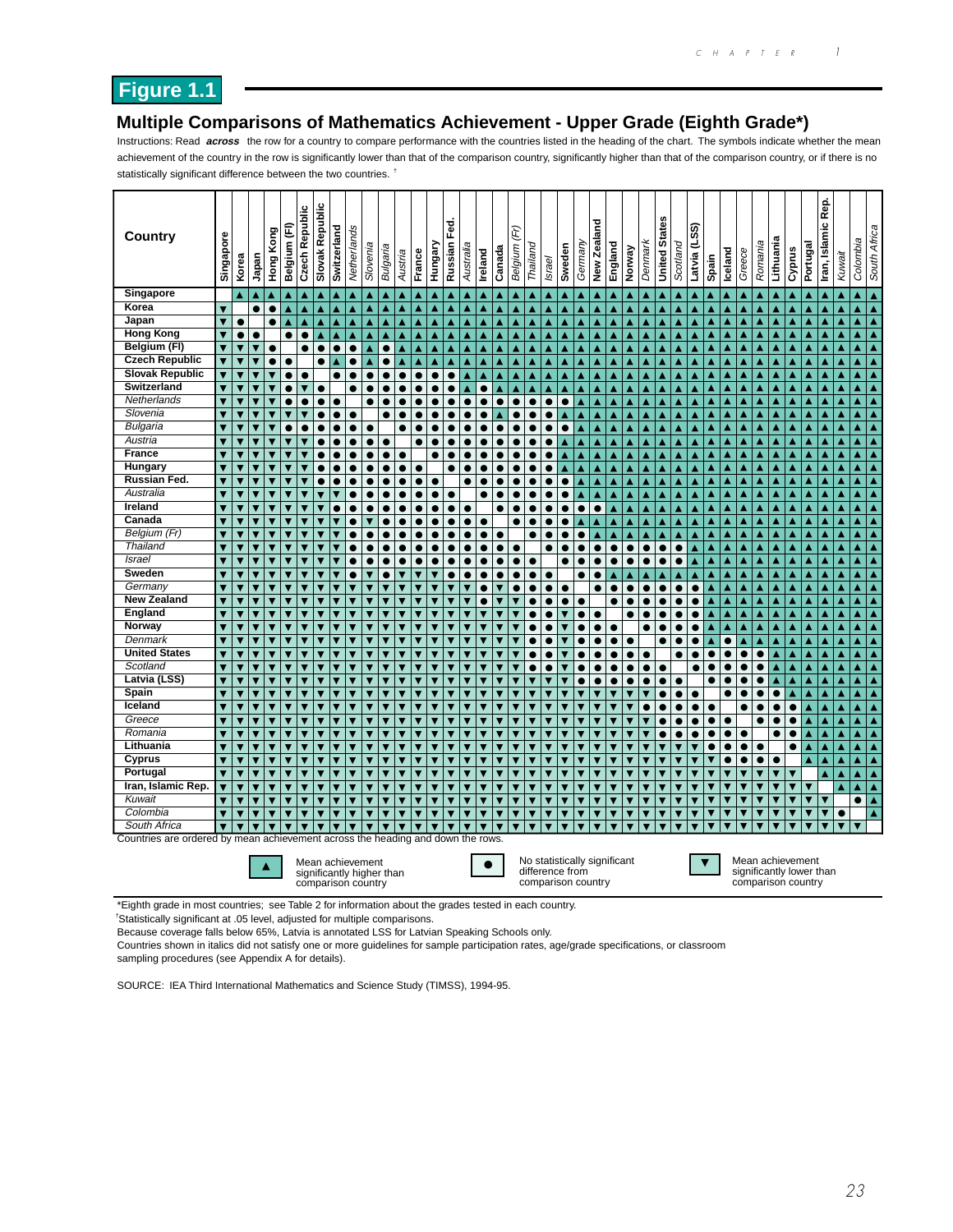The results reveal substantial differences in average mathematics achievement between the top- and bottom-performing countries, although most countries had achievement somewhere in the middle ranges. To illustrate the broad range of achievement both across and within countries, Table 1.1 also provides a visual representation of the distribution of student performance within each country. Achievement for each country is shown for the 25th and 75th percentiles as well as for the 5th and 95th percentiles.3 Each percentile point indicates the percentages of students performing below and above that point on the scale. For example, 25% of the eighth-grade students in each country performed below the 25th percentile for that country, and 75% performed above the 25th percentile.

The range between the 25th and 75th percentiles represents performance by the middle half of the students. In contrast, performance at the 5th and 95th percentiles represents the extremes in both lower and higher achievement. The dark boxes at the midpoints of the distributions show the 95% confidence intervals around the average achievement in each country.4 These intervals can be compared to the international average of 513, which was derived by averaging across the means for each of the 41 participants shown on the table.5 A number of countries had mean achievement well above the international average of 513, and others had mean achievement well below that level.

Comparisons also can be made across the means and percentiles. For example, average performance in Singapore was comparable to or even exceeded performance at the 95th percentile in the lower-performing countries such as Portugal, Iran, Kuwait, Colombia, and South Africa. Also, the differences between the extremes in performance were very large within most countries.

Figure 1.1 provides a method for making appropriate comparisons in overall mean achievement between countries.<sup>6</sup> This figure shows whether or not the differences in mean achievement between pairs of countries are statistically significant. Selecting a country of interest and reading across the table, a triangle pointing up indicates significantly higher performance than the country listed across the top, a dot indicates no significant difference in performance, and a triangle pointing down indicates significantly lower performance.

At the eighth grade, Singapore, with all triangles pointing up, had significantly higher mean achievement than other participating countries. Korea, Japan, and Hong Kong also performed very well. Korea and Japan performed similarly to each other and better than all of the other participating countries except Singapore. Besides showing no significant difference from Korea and Japan, Hong Kong also performed about the same as Flemish-speaking Belgium and the Czech Republic. Interestingly, from the top-performing countries on down through the list of participants, the differences in

<sup>&</sup>lt;sup>3</sup> Tables of the percentile values and standard deviations for all countries are presented in Appendix E.

<sup>4</sup> See the "IRT Scaling and Data Analysis" section of Appendix A for more details about calculating standard errors and confidence intervals for the TIMSS statistics.

<sup>&</sup>lt;sup>5</sup> Because the Flemish and French educational systems in Belgium participated separately, their results are presented separately in the tables in this report.

<sup>6</sup> The significance tests in Figures 1.1 and 1.2 are based on a Bonferroni procedure for multiple comparisons that holds to 5% the probability of erroneously declaring the mean of one country to be different from another country.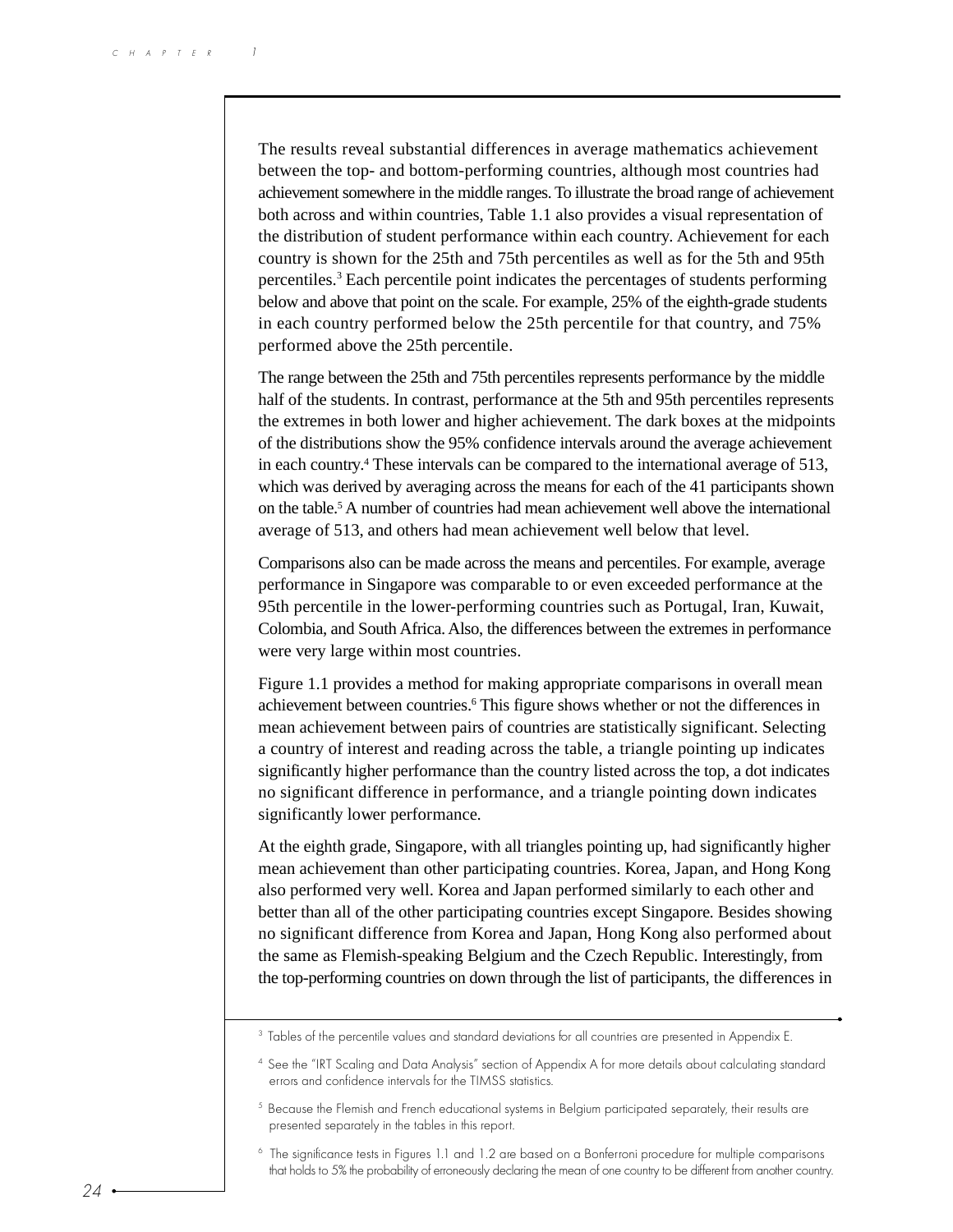performance from one country to the next were often negligible. For example, in addition to performing similarly to each other and Hong Kong, Belgium-Flemish and the Czech Republic also performed similarly to the Slovak Republic, the Netherlands, and Bulgaria. In turn, the Slovak Republic also performed similarly to Switzerland, Slovenia, Austria, France, Hungary, and the Russian Federation.

Despite the small differences from one country to the next, however, spanning across all the participating TIMSS countries, the performance differences from the topperforming to the bottom-performing countries was very large. Because of this large range in performance, the pattern for a number of countries was one of having lower mean achievement than some countries, about the same mean achievement as some countries, and higher mean achievement than other countries. In contrast, Kuwait and Colombia, which performed similarly to each other, had significantly lower means than all other countries except South Africa.

Table 1.2 and Figure 1.2 present corresponding data for the seventh grade.<sup>7</sup> The cluster of the four highest performing countries is the same as at the eighth grade. Seventhgrade students in Singapore had significantly higher mean achievement than other participating countries, with Korea, Japan, and Hong Kong also performing very well and similarly to each other. For the remaining countries, performance rankings tended to be similar, but not identical, to those found at the eighth grade. For example, at the seventh grade, Flemish-speaking Belgium had higher achievement than the Czech Republic. Flemish-speaking Belgium performed as well as Hong Kong but not as well as Korea and Japan. The Czech Republic, the Netherlands, Bulgaria, Austria, the Slovak Republic, and French-speaking Belgium all performed at about the same level.

It can be noted that the international average at the eighth grade (513) was nearly 30 points higher than the international average of 484 shown at the seventh grade. Even though equivalent achievement increases cannot be assumed from grade to grade throughout schooling, this 30-point difference does provide a rough indication of grade-by-grade increases in mathematics achievement during the middle school years. By this gauge, the achievement differences across countries at both grades reflect several grade levels in learning between the higher- and lower-performing countries. A similarly large range in performance can be noted within most countries. There needs to be a further note of caution, however, in using growth from grade to grade as an indicator of achievement. The TIMSS scale measures achievement in mathematics judged to be appropriate for seventh- and eighth-grade students around the world. Thus, higher performance does not mean students can do advanced secondaryschool mathematics, only that they are more proficient at middle-school mathematics.

 $7$  Results are presented for 27 countries in the top portion of Table 1.2 because French-speaking Belgium and Scotland met the sampling requirements at this grade. Thirty-nine countries are presented in total because Kuwait and Israel tested only the eighth grade.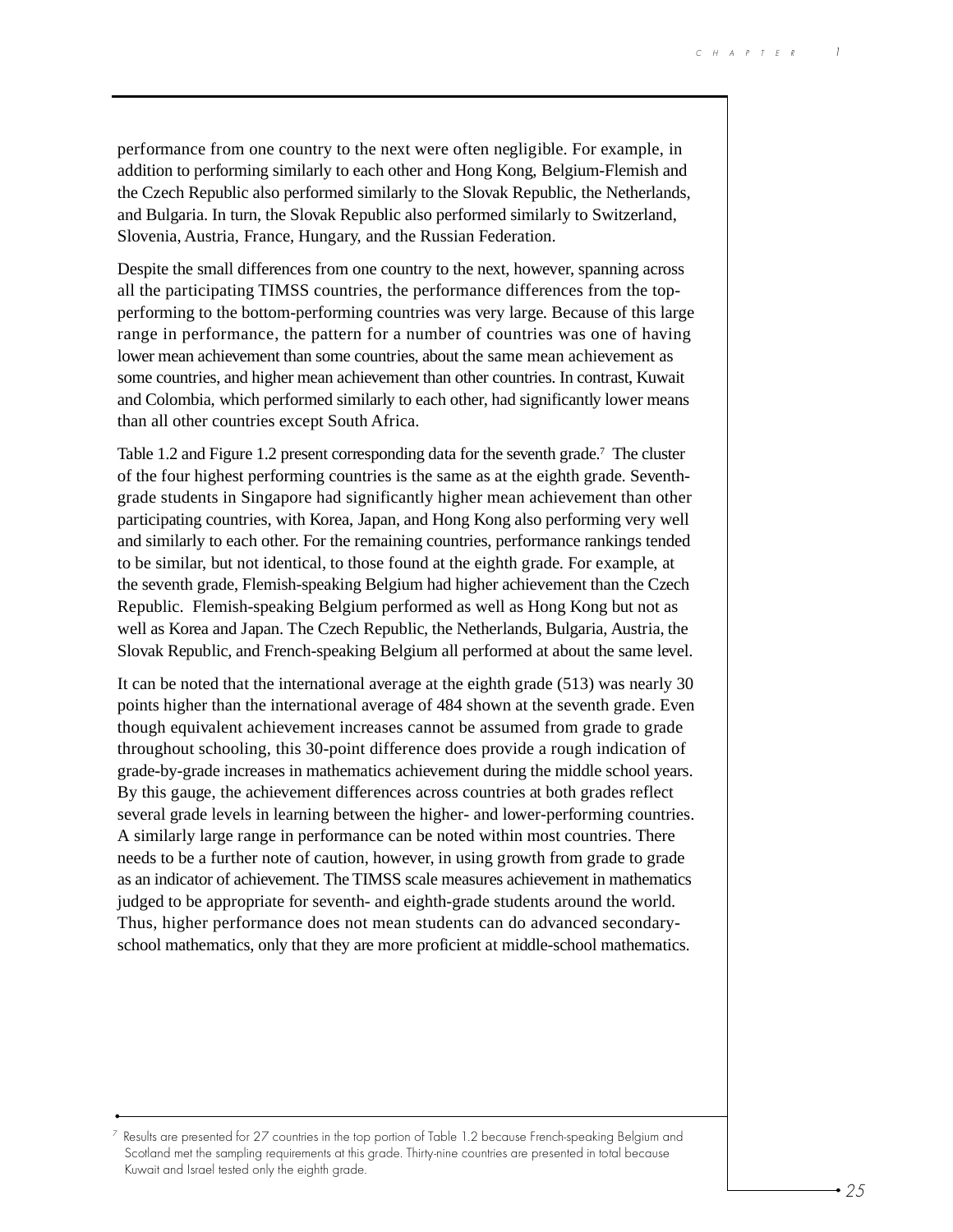## **Distributions of Mathematics Achievement - Lower Grade (Seventh Grade\*)**

| <b>Country</b>            | <b>Mean</b>        | <b>Years of Formal</b><br><b>Schooling</b> | Average<br>Age | <b>Mathematics Achievement Scale Score</b>                                                                      |
|---------------------------|--------------------|--------------------------------------------|----------------|-----------------------------------------------------------------------------------------------------------------|
| Singapore                 | 601<br>(6.3)       | 7                                          | 13.3           |                                                                                                                 |
| Korea                     | (2.5)<br>577       | 7                                          | 13.2           |                                                                                                                 |
| Japan                     | (1.9)<br>571       | 7                                          | 13.4           |                                                                                                                 |
| Hong Kong                 | (7.8)<br>564       | 7                                          | 13.2           |                                                                                                                 |
| Belgium (FI)              | (3.5)<br>558       | 7                                          | 13.0           |                                                                                                                 |
| Czech Republic            | 523<br>(4.9)       | 7                                          | 13.4           |                                                                                                                 |
| Slovak Republic           | (3.4)<br>508       | 7                                          | 13.3           |                                                                                                                 |
| Belgium (Fr)              | (3.5)<br>507       | 7                                          | 13.2           |                                                                                                                 |
| Switzerland               | 506<br>(2.3)       | 6 or 7                                     | 13.1           |                                                                                                                 |
| Hungary                   | 502 (3.7)          | 7                                          | 13.4           |                                                                                                                 |
| <b>Russian Federation</b> | 501<br>(4.0)       | 6 or 7                                     | 13.0           |                                                                                                                 |
| Ireland                   | 500(4.1)           | 7                                          | 13.4           |                                                                                                                 |
| Canada                    | (2.2)<br>494       | 7                                          | 13.1           | II.                                                                                                             |
| France                    | 492 (3.1)          | 7                                          | 13.3           |                                                                                                                 |
| Sweden                    | (2.5)<br>477       | 6                                          | 12.9           |                                                                                                                 |
| $+2$<br>England           | (3.7)<br>476       | 8                                          | 13.1           |                                                                                                                 |
| <b>United States</b>      | (5.5)<br>476       | 7                                          | 13.2           |                                                                                                                 |
| New Zealand               | 472 (3.8)          | $7.5 - 8.5$                                | 13.0           |                                                                                                                 |
| Ť.<br>Scotland            | 463<br>(3.7)       | 8                                          | 12.7           |                                                                                                                 |
| Latvia (LSS)              | 462<br>(2.8)       | 7                                          | 13.3           |                                                                                                                 |
| Norway                    | 461<br>(2.8)       | 6                                          | 12.9           |                                                                                                                 |
| Iceland                   | (2.6)<br>459       | 7                                          | 12.6           |                                                                                                                 |
| Spain                     | (2.2)<br>448       | 7                                          | 13.2           |                                                                                                                 |
| Cyprus                    | (1.9)<br>446       | 7                                          | 12.8           |                                                                                                                 |
| $\mathbf{1}$<br>Lithuania | (3.2)<br>428       | 7                                          | 13.4           |                                                                                                                 |
| Portugal                  | 423<br>(2.2)       | 7                                          | 13.4           |                                                                                                                 |
| Iran, Islamic Rep.        | (2.0)<br>401       | 7                                          | 13.6           |                                                                                                                 |
|                           |                    |                                            |                | Countries Not Satisfying Guidelines for Sample Participation Rates (See Appendix A for Details):                |
| Australia                 | 498<br>(3.8)       | 7 or 8                                     | 13.2           |                                                                                                                 |
| Austria                   | (3.0)<br>509       | 7                                          | 13.3           |                                                                                                                 |
| <b>Bulgaria</b>           | (7.5)<br>514       | 7                                          | 13.1           |                                                                                                                 |
| Netherlands               | 516<br>(4.1)       | 7                                          | 13.2           |                                                                                                                 |
|                           |                    |                                            |                | Countries Not Meeting Age/Grade Specifications (High Percentage of Older Students; See Appendix A for Details): |
| Colombia                  | 369<br>(2.7)       | 7                                          | 14.5           |                                                                                                                 |
| $\dagger$ 1<br>Germany    | 484<br>(4.1)       | 7                                          | 13.8           |                                                                                                                 |
| Romania                   | (3.4)<br>454       | 7                                          | 13.7           |                                                                                                                 |
| Slovenia                  | 498 (3.0)          | 7                                          | 13.8           |                                                                                                                 |
|                           |                    |                                            |                | Countries With Unapproved Sampling Procedures At The Classroom Level (See Appendix A for Details):              |
| Denmark                   | $\frac{465}{2}.1)$ | 6                                          | 12.9           |                                                                                                                 |
| Greece                    | 440 (2.8)          | 7                                          | 12.6           |                                                                                                                 |
| Ť<br>South Africa         | 348 (3.8)          | 7                                          | 13.9           |                                                                                                                 |
| Thailand                  | 495 (4.8)          | 7                                          | 13.5           |                                                                                                                 |
|                           |                    |                                            |                | 200 250 300 350 400 450 500 550 600 650 700 750 800                                                             |
|                           | г                  | Percentiles of Performance                 | ┑              |                                                                                                                 |
|                           | 5th<br>25th        | 75th                                       | 95th           | International Average = 484                                                                                     |
|                           |                    |                                            |                | (Average of All Country Means)                                                                                  |
|                           |                    |                                            |                |                                                                                                                 |
|                           |                    | Mean and Confidence Interval (±2SE)        |                |                                                                                                                 |

\*Seventh grade in most countries; see Table 2 for information about the grades tested in each country.

† Met guidelines for sample participation rates only after replacement schools were included (see Appendix A for details).

1 National Desired Population does not cover all of International Desired Population (see Table A.2). Because coverage falls below 65%,

Latvia is annotated LSS for Latvian Speaking Schools only.

2 National Defined Population covers less than 90 percent of National Desired Population (see Table A.2).

( ) Standard errors appear in parentheses. Because results are rounded to the nearest whole number, some totals may appear inconsistent.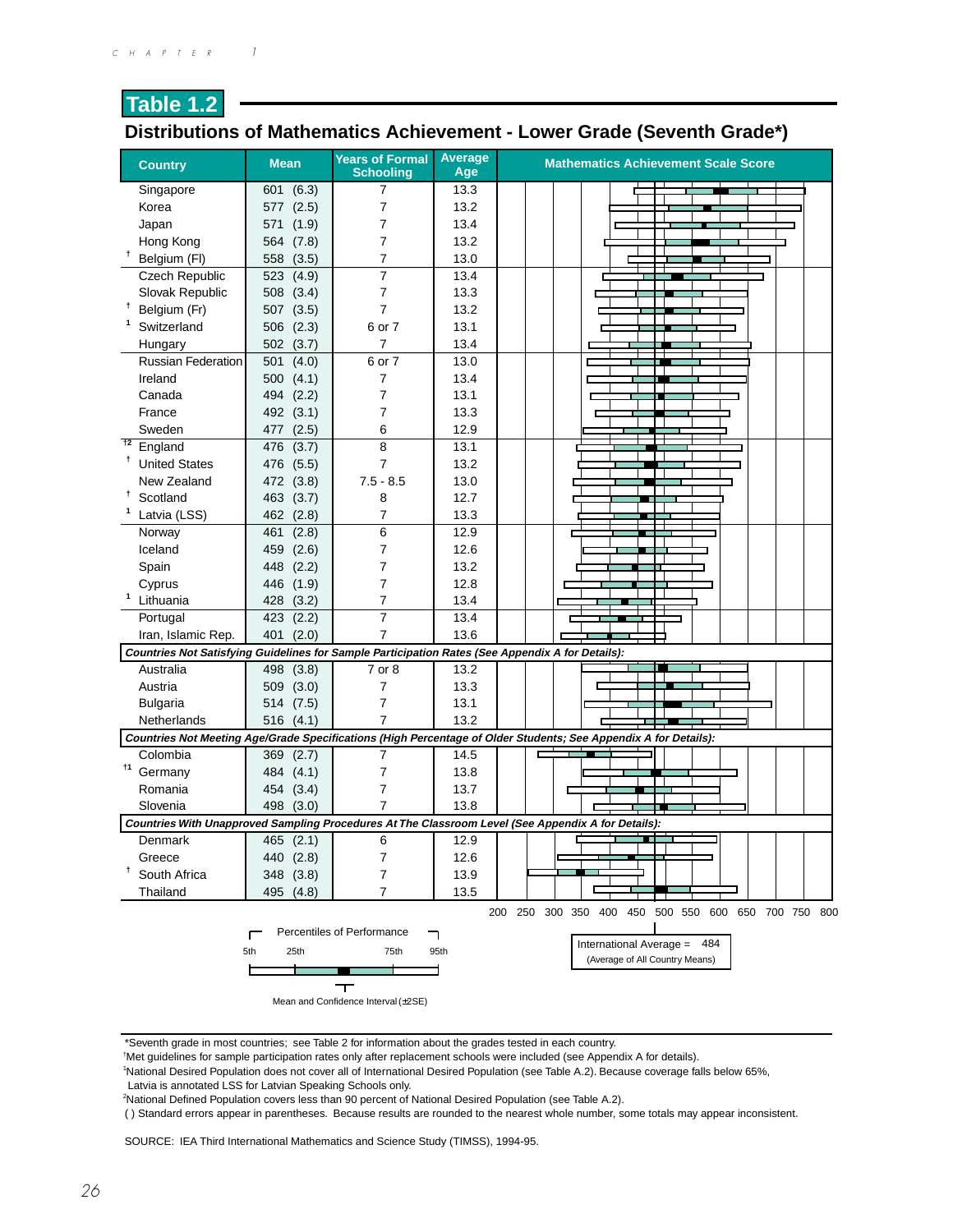## **Figure 1.2**

#### **Multiple Comparisons of Mathematics Achievement - Lower Grade (Seventh Grade\*)**

Instructions: Read **across** the row for a country to compare performance with the countries listed in the heading of the chart. The symbols indicate whether the mean achievement of the country in the row is significantly lower than that of the comparison country, significantly higher than that of the comparison country, or if there is no statistically significant difference between the two countries.<sup>†</sup>

| <b>Country</b>                                                                  | Singapore                    | Korea                                              | Japan                                              | Hong Kong               | Belgium (FI)                                       | <b>Czech Republic</b>   | Netherlands                                                         | Bulgaria                | Austria                                            | Republic<br>Slovak      | Belgium (Fr)                 | Switzerland | Hungary                                            | Fed.<br>Russian  | Ireland                                            | Slovenia                     | Australia                    | Thailand  | Canada                                                                | France                       | Germany                 | Sweden                  | England                 | <b>States</b><br>United: | New Zealand    | Denmark                 | Scotland                | ົດ<br>n<br>Latvia (L    | Norway                  | Iceland          | Romania        | Spain                                                              | Cyprus                  | Greece                  | Lithuania | Portugal                | Rep.<br>Iran, Islamic | Colombia                | South Africa     |
|---------------------------------------------------------------------------------|------------------------------|----------------------------------------------------|----------------------------------------------------|-------------------------|----------------------------------------------------|-------------------------|---------------------------------------------------------------------|-------------------------|----------------------------------------------------|-------------------------|------------------------------|-------------|----------------------------------------------------|------------------|----------------------------------------------------|------------------------------|------------------------------|-----------|-----------------------------------------------------------------------|------------------------------|-------------------------|-------------------------|-------------------------|--------------------------|----------------|-------------------------|-------------------------|-------------------------|-------------------------|------------------|----------------|--------------------------------------------------------------------|-------------------------|-------------------------|-----------|-------------------------|-----------------------|-------------------------|------------------|
| Singapore                                                                       |                              | ▲                                                  | ▲                                                  | Δ                       |                                                    | ▲                       | ▴                                                                   | ▲                       | ▲                                                  | ▲                       | ▲                            | Δ           | ▲                                                  | ▲                | ▲                                                  |                              | ▲                            |           |                                                                       | ▲                            | ▲                       |                         | ▲                       | ▲                        | Δ              |                         |                         |                         | ▴                       |                  | ▲              |                                                                    |                         | ▴                       |           |                         |                       |                         | ▲                |
| Korea                                                                           | $\overline{\textbf{v}}$      |                                                    | $\bullet$                                          | $\bullet$               | $\blacktriangle$                                   | ▲                       | Ā                                                                   | ▲                       | $\blacktriangle$                                   | $\blacktriangle$        | Δ                            | Ā           | ▲                                                  | ▲                | ▲                                                  | Δ                            | $\blacktriangle$             | Δ         | A                                                                     | Δ                            | Ā                       | A                       | ▲                       | Ā                        | Δ              | ▲                       |                         | ▲                       | ▲                       | ▲                | Δ              |                                                                    |                         | Δ                       | Ā         |                         | ▲                     | ▲                       | A                |
| Japan                                                                           | $\overline{\textbf{v}}$      | $\bullet$                                          |                                                    | $\bullet$               | Ā                                                  | Ā                       | Ā                                                                   | Ā                       | Ā                                                  | $\blacktriangle$        | Ā                            | Ā           | Ā                                                  | Ā                | Ā                                                  | Ā                            | Ā                            | ٨         | A                                                                     | Ā                            | Ā                       | Ā                       | Ā                       | Ā                        | Ā              | Ā                       | Ā                       | Ā                       | Ā                       | Ā                | Ā              | Ā                                                                  | Ā                       | Ā                       | Ā         | A                       | Ā                     | Ā                       | A                |
| <b>Hong Kong</b>                                                                | $\overline{\mathbf{v}}$      | $\bullet$                                          |                                                    |                         | $\bullet$                                          | ▲                       | A                                                                   | A                       | $\blacktriangle$                                   | A                       | A                            | Ā           | A                                                  | $\blacktriangle$ | Ā                                                  | Ā                            | $\blacktriangle$             | Ā         | A                                                                     | ▲                            | A                       | A                       | ▲                       | ▲                        | ٨              | Ā                       | ٨                       | A                       | Ā                       | Ā                | Δ              | Ā                                                                  | A                       | A                       | Ā         | A                       | Ā                     | A                       | A                |
| Belgium (FI)                                                                    | ▼                            | $\overline{\textbf{v}}$                            | $\overline{\textbf{v}}$                            | $\bullet$               |                                                    | ▲                       | ▲                                                                   | $\blacktriangle$        | $\blacktriangle$                                   | $\blacktriangle$        | ▲                            | ▲           | ▲                                                  | ▲                | $\blacktriangle$                                   | $\blacktriangle$             | $\blacktriangle$             | ▲         | $\blacktriangle$                                                      | $\blacktriangle$             | $\blacktriangle$        | ▲                       | $\blacktriangle$        | ▲                        | ▲              | $\blacktriangle$        | Ā                       | $\blacktriangle$        | ▲                       | $\blacktriangle$ | ▲              | Δ                                                                  | ▲                       | Ā                       | ▲         | ▲                       | ▲                     | $\blacktriangle$        | ▲                |
| <b>Czech Republic</b>                                                           | ▼                            | ▼                                                  | ▼                                                  | $\overline{\textbf{v}}$ | $\overline{\textbf{v}}$                            |                         | $\bullet$                                                           | $\bullet$               | $\bullet$                                          | $\bullet$               | $\bullet$                    | A           |                                                    | Δ                | ▲                                                  | Δ                            | ▲                            | Δ         | A                                                                     | ▲                            | ▲                       | ▲                       | ▲                       | ▲                        | Δ              | ▲                       | ٨                       | ▲                       | ▲                       | ▲                | ▲              | Δ                                                                  |                         | Δ                       | ٨         |                         | ▲                     | ▲                       | Δ                |
| Netherlands                                                                     | $\overline{\textbf{v}}$      | $\overline{\textbf{v}}$                            | ▼                                                  | $\overline{\textbf{v}}$ | $\overline{\textbf{v}}$                            | $\bullet$               |                                                                     | $\bullet$               | $\bullet$                                          | $\bullet$               | $\bullet$                    | ●           | $\bullet$                                          | $\bullet$        | $\bullet$                                          | Ā                            | A                            |           | A                                                                     | Δ                            | A                       | Ā                       | ٨                       |                          | ٨              | A                       | ٨                       | Ā                       |                         |                  |                | ٨                                                                  |                         | ٨                       |           |                         | Ā                     | ▲                       | Ā                |
| Bulgaria                                                                        | $\overline{\mathbf{v}}$      | $\overline{\textbf{v}}$                            | ▼                                                  |                         |                                                    |                         | $\bullet$                                                           |                         | $\bullet$                                          |                         |                              |             |                                                    |                  |                                                    | $\bullet$                    | $\bullet$                    | c         | $\bullet$                                                             | $\bullet$                    | ٨                       | Ā                       | Δ                       |                          | ٨              | ▲                       |                         | ▲                       | ٨                       |                  |                |                                                                    |                         |                         |           |                         | ▲                     | ▲                       | Ā                |
| Austria                                                                         | $\overline{\mathbf{v}}$      | $\overline{\textbf{v}}$                            | ▼                                                  | $\overline{\textbf{v}}$ | ▼                                                  | $\bullet$               | $\bullet$                                                           | $\bullet$               |                                                    |                         |                              | ●           | 0                                                  | ۰                | $\bullet$                                          | $\bullet$                    | $\bullet$                    | Ċ         | A                                                                     | ▲                            | Δ                       | Ā                       | Ā                       | Ā                        | ٨              | Ā                       | ٨                       | Ā                       | Ā                       | Ā                | Ā              | Ā                                                                  |                         | Ā                       | Ā         |                         | Ā                     | ▲                       | ▲                |
| <b>Slovak Republic</b>                                                          | $\overline{\mathbf{v}}$      | ▼                                                  | ▼                                                  |                         |                                                    | $\bullet$               | $\bullet$                                                           | $\bullet$               | $\bullet$                                          |                         | 0                            | ●           | $\bullet$                                          | ۰                | $\bullet$                                          | $\bullet$                    | $\bullet$                    | Ċ         | Ā                                                                     | ▲                            | Δ                       | ▲                       | Δ                       | ▲                        | Δ              | ▲                       | ٨                       | ▲                       | ▲                       | ▲                | ▲              | Δ                                                                  | A                       | Δ                       |           | A                       | ▲                     | ▲                       | ▲                |
| Belgium (Fr)                                                                    | ▼                            | $\overline{\textbf{v}}$                            | ▼                                                  | ▼                       | ▼                                                  | $\bullet$               | $\bullet$                                                           | $\bullet$               | $\bullet$                                          | $\bullet$               |                              | $\bullet$   | $\bullet$                                          | $\bullet$        | $\bullet$                                          | $\bullet$                    | $\bullet$                    | 0         | $\bullet$                                                             | $\bullet$                    | ▲                       | A                       | Δ                       | ▲                        | ▲              | ▲                       | ▲                       | ▲                       | ▲                       | ▲                | ▲              | ▲                                                                  | A                       | A                       | ۸         | A                       | ▲                     | ▲                       | ▲                |
| Switzerland                                                                     | $\overline{\mathbf{v}}$      | $\overline{\textbf{v}}$                            | ▼                                                  | v                       | $\overline{\mathbf{v}}$                            |                         | $\bullet$                                                           | $\bullet$               | $\bullet$                                          | $\bullet$               | $\bullet$                    |             |                                                    |                  | $\bullet$                                          | $\bullet$                    | $\bullet$                    | e         | Δ                                                                     | ▲                            | ▲                       | A                       | ▲                       | ▲                        | Δ              | ▲                       | Δ                       | ٨                       | ▲                       | ▲                | Δ              | ▴                                                                  | A                       | A                       |           | A                       | ▴                     | ▲                       | ▲                |
| Hungary                                                                         | $\overline{\mathbf{v}}$      | $\overline{\textbf{v}}$                            | $\overline{\textbf{v}}$                            | $\overline{\textbf{v}}$ | $\overline{\textbf{v}}$                            | ▼                       | $\bullet$                                                           | $\bullet$               | $\bullet$                                          | $\bullet$               | $\bullet$                    | ●           |                                                    | ٠                | $\bullet$                                          | $\bullet$                    | $\bullet$                    | $\bullet$ | $\bullet$                                                             | $\bullet$                    | $\bullet$               | A                       | Δ                       | ▲                        | ٨              | ▲                       | ▲                       | A                       | A                       | ▲                | ▲              | A                                                                  | A                       | A                       | ۸         | A                       | ▲                     | ▲                       | A                |
| Russian Fed.                                                                    | $\overline{\textbf{v}}$      | $\overline{\textbf{v}}$                            | ▼                                                  | ▼                       | $\overline{\textbf{v}}$                            | ▼                       | ●                                                                   | ●                       | $\bullet$                                          | $\bullet$               | $\bullet$                    | $\bullet$   | $\bullet$                                          |                  | $\bullet$                                          | $\bullet$                    |                              | e         | ●                                                                     | $\bullet$                    | $\bullet$               | A                       | ▲                       | ▲                        | ▲              | ▲                       |                         | Δ                       | ▴                       | ▲                | Δ              | ۸                                                                  | Δ                       | Δ                       |           | A                       | ▲                     | ▲                       | A                |
| Ireland                                                                         | $\overline{\textbf{v}}$      | $\overline{\textbf{v}}$                            | ▼                                                  | ▼                       | $\overline{\textbf{v}}$                            | $\overline{\textbf{v}}$ | $\bullet$                                                           | $\bullet$               | $\bullet$                                          | $\bullet$               | $\bullet$                    | $\bullet$   | $\bullet$                                          | $\bullet$        |                                                    | $\bullet$                    |                              | 0         | $\bullet$                                                             | $\bullet$                    | $\bullet$               | ▴                       | ▲                       | A                        | ▲              | ▲                       | ٨                       | A                       | A                       | ▲                | A              | A                                                                  | ▴                       | A                       |           | A                       | ▲                     | ▲                       | ▲                |
| Slovenia                                                                        | ▼                            | ▼                                                  | ▼                                                  | ▼                       | ▼                                                  |                         |                                                                     | $\bullet$               | $\bullet$                                          | $\bullet$               | $\bullet$                    | $\bullet$   | $\bullet$                                          | $\bullet$        | $\bullet$                                          |                              | $\bullet$                    | 0         | $\bullet$                                                             | $\bullet$                    | $\bullet$               | ▲                       | Δ                       | ▲                        | ▲              | ▲                       |                         | ▲                       | ▴                       | ▲                | Δ              | ▲                                                                  | ▲                       | ▲                       | ۸         | ▲                       | ▲                     | ▲                       | ▲                |
| Australia                                                                       | ▼                            | ▼                                                  | ▼                                                  | ▼                       | $\blacktriangledown$                               | $\overline{\textbf{v}}$ | ▼                                                                   | $\bullet$               | $\bullet$                                          | $\bullet$               | $\bullet$                    | $\bullet$   | $\bullet$                                          | $\bullet$        | $\bullet$                                          | $\bullet$                    |                              | 0         | $\bullet$                                                             | $\bullet$                    | $\bullet$               | ▲                       | Δ                       | ▲                        | ▲              | ▲                       | ٨                       | ▲                       | ▲                       | ▲                | ▲              | ▲                                                                  | ▲                       | ▲                       | ▴         | ▲                       | ▲                     | ▲                       | ▲                |
| Thailand                                                                        | ▼                            | ▼                                                  | ▼                                                  | $\overline{\textbf{v}}$ | $\overline{\textbf{v}}$                            | ▼                       |                                                                     |                         | $\bullet$                                          | $\bullet$               | $\bullet$                    |             | $\bullet$                                          |                  | $\bullet$                                          | $\bullet$                    | $\bullet$                    |           | $\bullet$                                                             | $\bullet$                    | $\bullet$               | $\bullet$               | $\bullet$               | $\bullet$                | Δ              | ▲                       |                         | A                       | ٨                       | Δ                | ▲              | Δ                                                                  | Δ                       |                         | ۸         | Δ                       | ▲                     | ▲                       | ▲                |
| Canada                                                                          | ▼                            | $\overline{\textbf{v}}$                            | ▼                                                  | ▼                       | $\overline{\textbf{v}}$                            | $\overline{\textbf{v}}$ | ▼                                                                   | $\bullet$               | $\overline{\textbf{v}}$                            | $\overline{\textbf{v}}$ | $\bullet$                    | ▼           | $\bullet$                                          | $\bullet$        | $\bullet$                                          | $\bullet$                    | $\bullet$                    | $\bullet$ |                                                                       | $\bullet$                    | $\bullet$               | ▲                       | Δ                       | $\bullet$                | ٨              | A                       | ▲                       | A                       | A                       | ▲                | ▲              | ▲                                                                  | A                       | A                       | ▲         | A                       | A                     | ▲                       | ▲                |
| <b>France</b>                                                                   | ▼                            | $\overline{\textbf{v}}$                            | ▼                                                  | $\overline{\textbf{v}}$ | ▼                                                  | $\overline{\textbf{v}}$ | ▼                                                                   | $\bullet$               | ▼                                                  | ▼                       | $\bullet$                    | ▼           | $\bullet$                                          |                  | $\bullet$                                          | $\bullet$                    | $\bullet$                    | $\bullet$ | $\bullet$                                                             |                              | $\bullet$               | ▲                       | Δ                       | $\bullet$                | ▲              | ▲                       | ٨                       | $\blacktriangle$        | ▲                       | ▲                | ▲              | ▲                                                                  | A                       | A                       | ▲         | A                       | ▲                     | ▲                       | ▲                |
| Germany                                                                         | ▼                            | ▼                                                  | ▼                                                  | ▼                       | ▼                                                  | $\overline{\textbf{v}}$ | ▼                                                                   | $\overline{\textbf{v}}$ | $\overline{\textbf{v}}$                            | ▼                       | ▼                            | ▼           | $\bullet$                                          | $\bullet$        | $\bullet$                                          | $\bullet$                    | $\bullet$                    | $\bullet$ | $\bullet$                                                             | $\bullet$                    |                         | $\bullet$               | $\bullet$               | $\bullet$                | $\bullet$      | ▲                       | ٨                       | ▲                       | ▲                       | ▲                | ▲              | ▲                                                                  |                         | ▲                       |           |                         | ▲                     | ▲                       | ▲                |
| Sweden                                                                          | ▼                            | ▼                                                  | $\overline{\textbf{v}}$                            | ▼                       | $\overline{\textbf{v}}$                            | $\overline{\textbf{v}}$ | ▼                                                                   | $\overline{\textbf{v}}$ | ▼                                                  | ▼                       | ▼                            | ▼           | $\overline{\textbf{v}}$                            | ▼                | $\overline{\textbf{v}}$                            | ▼                            | $\overline{\textbf{v}}$      | c         | ▼                                                                     | ▼                            | $\bullet$               |                         |                         | $\bullet$                | 0              |                         |                         |                         |                         |                  |                |                                                                    |                         |                         |           |                         | ٨                     | ▲                       | ▲                |
| England                                                                         | ▼                            | ▼                                                  | ▼                                                  |                         | ▼                                                  | $\overline{\textbf{v}}$ | ▼                                                                   | $\overline{\textbf{v}}$ | $\overline{\textbf{v}}$                            | ▼                       | $\overline{\textbf{v}}$      | ▼           | $\overline{\textbf{v}}$                            | ▼                | $\overline{\textbf{v}}$                            |                              | ▼                            | $\bullet$ | ▼                                                                     | ▼                            | $\bullet$               | $\bullet$               |                         | $\bullet$                | e              | $\bullet$               | $\bullet$               | $\bullet$               |                         |                  | ▲              | ▴                                                                  |                         | ▲                       |           |                         | ▲                     | ▲                       | ▲                |
| <b>United States</b><br><b>New Zealand</b>                                      |                              | ▼                                                  | $\overline{\textbf{v}}$                            |                         | $\overline{\textbf{v}}$                            | $\overline{\textbf{v}}$ | ▼                                                                   | $\overline{\textbf{v}}$ | ▼                                                  | $\overline{\textbf{v}}$ | $\overline{\textbf{v}}$      | ▼           | $\overline{\textbf{v}}$                            | ▼                | $\overline{\textbf{v}}$                            |                              | $\overline{\textbf{v}}$      | c         | $\bullet$                                                             |                              | $\bullet$               | $\bullet$               | $\bullet$               |                          | 0              | $\bullet$               | $\bullet$               | $\bullet$               | $\bullet$               | $\bullet$        |                |                                                                    |                         |                         |           |                         | ٨                     |                         | ▲                |
| Denmark                                                                         | ▼<br>$\overline{\textbf{v}}$ | $\overline{\textbf{v}}$<br>$\overline{\textbf{v}}$ | $\overline{\textbf{v}}$<br>$\overline{\textbf{v}}$ | v                       | $\overline{\textbf{v}}$<br>$\overline{\textbf{v}}$ | ▼<br>▼                  | ▼                                                                   | $\overline{\textbf{v}}$ | $\overline{\textbf{v}}$<br>$\overline{\textbf{v}}$ | ▼<br>▼                  | ▼                            | ▼           | $\overline{\textbf{v}}$<br>$\overline{\textbf{v}}$ | ▼                | $\overline{\textbf{v}}$<br>$\overline{\textbf{v}}$ | v<br>$\overline{\textbf{v}}$ | $\overline{\textbf{v}}$      | ▼         | ▼                                                                     | ▼<br>$\overline{\textbf{v}}$ | $\bullet$               |                         | $\bullet$               | $\bullet$                |                | ●                       | ●                       | $\bullet$<br>٠          | $\bullet$               | $\bullet$        |                | ▲                                                                  |                         | ▲                       |           |                         | ▲                     | ▲                       | A                |
| <b>Scotland</b>                                                                 | ▼                            | ▼                                                  | ▼                                                  | ▼                       | ▼                                                  | ▼                       | ▼<br>▼                                                              | $\overline{\textbf{v}}$ | ▼                                                  | ▼                       | $\overline{\textbf{v}}$<br>▼ | ۰<br>▼      | $\overline{\textbf{v}}$                            | ▼<br>▼           |                                                    |                              | $\overline{\textbf{v}}$<br>▼ |           | $\overline{\textbf{v}}$                                               | ▼                            | ▼                       |                         | 0<br>G                  | $\bullet$<br>$\bullet$   | $\bullet$<br>0 | $\bullet$               | e                       |                         |                         |                  | 0<br>$\bullet$ |                                                                    |                         | ▲                       |           |                         | ٨                     |                         | ▲                |
| Latvia (LSS)                                                                    | ▼                            | ▼                                                  | $\overline{\textbf{v}}$                            | v                       | ▼                                                  | $\overline{\textbf{v}}$ | ▼                                                                   |                         | ▼                                                  | ▼                       | ▼                            | ▼           | $\overline{\textbf{v}}$                            | ▼                |                                                    |                              | ▼                            |           |                                                                       | $\overline{\textbf{v}}$      | ▼                       |                         | 0                       |                          | $\bullet$      | $\bullet$               | $\bullet$               |                         | $\bullet$<br>$\bullet$  | $\bullet$        | $\bullet$      | ▲                                                                  | ▲                       | Ā                       | ٨         | ▲                       | ▲<br>▲                | ▲                       | ▲                |
| Norway                                                                          | ▼                            |                                                    | ▼                                                  |                         |                                                    | ▼                       |                                                                     |                         | v                                                  | ▼                       |                              |             | ▼                                                  |                  |                                                    |                              |                              |           |                                                                       | ▼                            |                         |                         |                         |                          | c              | $\bullet$               | e                       | $\bullet$               |                         | e                |                | Δ<br>Δ                                                             |                         | ▲                       |           |                         | ▲                     | ▲<br>▲                  | ▲<br>٨           |
| Iceland                                                                         |                              | ▼                                                  | ▼                                                  | v                       | ▼                                                  |                         | ▼                                                                   |                         | ▼                                                  | ▼                       | v                            |             | ▼                                                  | ۳                |                                                    |                              | ▼                            |           |                                                                       | $\overline{\textbf{v}}$      | $\overline{\textbf{v}}$ |                         |                         |                          |                | ●                       | c                       | $\bullet$               | $\bullet$               |                  | $\bullet$      |                                                                    |                         |                         |           |                         | ▲                     | ▲                       | ▲                |
| Romania                                                                         |                              | $\overline{\textbf{v}}$                            | ▼                                                  | ▼                       |                                                    | ▼                       | ▼                                                                   |                         | ▼                                                  | ▼                       | ▼                            | ▼           | ▼                                                  | ▼                |                                                    |                              | ▼                            |           | ▼                                                                     | ▼                            | ▼                       |                         | ▼                       | ▼                        |                | $\bullet$               | e                       | $\bullet$               | $\bullet$               | $\bullet$        |                | $\bullet$                                                          | $\bullet$               | ▲                       | Δ         | ▲                       | ▲                     | ▲                       | ▲                |
| Spain                                                                           |                              | ▼                                                  | ▼                                                  | $\overline{\textbf{v}}$ | ▼                                                  | ▼                       | ▼                                                                   | $\overline{\textbf{v}}$ | $\overline{\textbf{v}}$                            | $\overline{\textbf{v}}$ | ▼                            | ▼           | ▼                                                  | ▼                | $\overline{\textbf{v}}$                            | ▼                            | $\overline{\textbf{v}}$      | ▼         | ▼                                                                     | ▼                            | $\overline{\textbf{v}}$ | $\overline{\textbf{v}}$ | $\overline{\textbf{v}}$ | $\overline{\textbf{v}}$  | ▼              | ▼                       | ▼                       | $\overline{\textbf{v}}$ | ▼                       | ▼                | $\bullet$      |                                                                    | $\bullet$               | $\bullet$               | Ā         | ▲                       | ▲                     | ▲                       | $\blacktriangle$ |
| Cyprus                                                                          | ▼                            | ▼                                                  | ▼                                                  | $\overline{\textbf{v}}$ | $\overline{\textbf{v}}$                            | ▼                       | ▼                                                                   |                         | ▼                                                  | $\overline{\textbf{v}}$ | ▼                            | ▼           | $\overline{\textbf{v}}$                            | ▼                | $\overline{\textbf{v}}$                            | ▼                            | ▼                            |           |                                                                       | ▼                            | $\overline{\textbf{v}}$ | ▼                       | ▼                       | ▼                        |                | $\overline{\textbf{v}}$ | ▼                       | $\overline{\textbf{v}}$ | ▼                       | ▼                | $\bullet$      | $\bullet$                                                          |                         | $\bullet$               | A         | ▲                       | ▲                     | ▲                       | ▲                |
| Greece                                                                          | $\overline{\textbf{v}}$      | ▼                                                  | ▼                                                  | $\overline{\textbf{v}}$ | $\overline{\textbf{v}}$                            | ▼                       | ▼                                                                   | $\overline{\textbf{v}}$ | $\overline{\textbf{v}}$                            | $\overline{\textbf{v}}$ | ▼                            | ▼           | $\overline{\textbf{v}}$                            | ▼                | $\overline{\textbf{v}}$                            | ▼                            | $\overline{\textbf{v}}$      | ▼         | $\overline{\textbf{v}}$                                               | ▼                            | $\overline{\textbf{v}}$ | $\overline{\textbf{v}}$ | $\overline{\textbf{v}}$ | ▼                        | ▼              | ▼                       | ▼                       | $\overline{\textbf{v}}$ | ▼                       | ▼                | ▼              | $\bullet$                                                          | $\bullet$               |                         | $\bullet$ | A                       | Ā                     | Ā                       | A                |
| Lithuania                                                                       | $\overline{\textbf{v}}$      | ▼                                                  | $\overline{\textbf{v}}$                            | v                       |                                                    | ▼                       |                                                                     |                         | $\overline{\textbf{v}}$                            | $\overline{\textbf{v}}$ | ▼                            |             | $\overline{\textbf{v}}$                            | ▼                | $\overline{\textbf{v}}$                            | ▼                            | $\overline{\textbf{v}}$      |           |                                                                       | $\overline{\textbf{v}}$      | ▼                       |                         | ▼                       |                          |                | ▼                       |                         | $\overline{\textbf{v}}$ | $\overline{\textbf{v}}$ | ▼                | ▼              | $\overline{\textbf{v}}$                                            | $\overline{\textbf{v}}$ |                         |           | $\bullet$               | A                     | A                       | A                |
| Portugal                                                                        | $\overline{\textbf{v}}$      | $\overline{\textbf{v}}$                            | $\overline{\textbf{v}}$                            | $\overline{\textbf{v}}$ | $\overline{\textbf{v}}$                            | ▼                       | ▼                                                                   | $\overline{\textbf{v}}$ | $\overline{\textbf{v}}$                            | $\overline{\textbf{v}}$ | $\overline{\textbf{v}}$      | ▼           | $\overline{\textbf{v}}$                            | ▼                | $\overline{\textbf{v}}$                            | ▼                            | $\overline{\textbf{v}}$      | ▼         | $\overline{\textbf{v}}$                                               | $\overline{\textbf{v}}$      | $\overline{\textbf{v}}$ | $\overline{\textbf{v}}$ | ▼                       | ۰                        | ▼              | $\overline{\textbf{v}}$ | $\overline{\textbf{v}}$ | $\overline{\textbf{v}}$ | $\overline{\textbf{v}}$ | ▼                | ▼              | $\overline{\textbf{v}}$                                            | $\overline{\textbf{v}}$ | $\overline{\textbf{v}}$ | $\bullet$ |                         | Ā                     | A                       | A                |
| Iran, Islamic Rep.                                                              | $\overline{\mathbf{v}}$      | ▼                                                  | ▼                                                  | v                       | $\overline{\textbf{v}}$                            | ▼                       | ▼                                                                   | $\overline{\textbf{v}}$ | ▼                                                  | ▼                       | ▼                            | ▼           | $\overline{\textbf{v}}$                            | ▼                | $\overline{\textbf{v}}$                            | ▼                            | $\overline{\textbf{v}}$      | ▼         | $\overline{\textbf{v}}$                                               | ▼                            | ▼                       | $\overline{\textbf{v}}$ | ▼                       | ▼                        | ▼              | $\overline{\textbf{v}}$ | ▼                       | $\overline{\textbf{v}}$ | $\overline{\textbf{v}}$ | ▼                | ▼              | $\overline{\textbf{v}}$                                            | $\overline{\textbf{v}}$ | $\overline{\textbf{v}}$ | ▼         | $\overline{\textbf{v}}$ |                       | A                       | A                |
| Colombia                                                                        | ▼                            | ▼                                                  | ▼                                                  | ▼                       | $\overline{\textbf{v}}$                            | $\overline{\textbf{v}}$ | ▼                                                                   | ▼                       | $\overline{\textbf{v}}$                            | $\overline{\textbf{v}}$ | ▼                            | ▼           | $\overline{\textbf{v}}$                            | ▼                | $\overline{\mathbf{v}}$                            | ▼                            | $\overline{\textbf{v}}$      | ▼         | $\blacktriangledown$                                                  | ▼                            | ▼                       | $\overline{\textbf{v}}$ | ▼                       | ▼                        | ▼              | ▼                       | ▼                       | ▼                       | ▼                       | ▼                | ▼              | ▼                                                                  | $\overline{\textbf{v}}$ | $\overline{\textbf{v}}$ | ▼         | ▼                       | ▼                     |                         | ▲                |
| South Africa                                                                    |                              |                                                    |                                                    |                         |                                                    |                         |                                                                     |                         |                                                    |                         |                              |             |                                                    |                  |                                                    |                              |                              |           |                                                                       |                              |                         |                         |                         |                          |                |                         |                         |                         |                         |                  |                |                                                                    |                         |                         |           |                         |                       | $\overline{\textbf{v}}$ |                  |
| Countries are ordered by mean achievement across the heading and down the rows. |                              |                                                    |                                                    |                         |                                                    |                         |                                                                     |                         |                                                    |                         |                              |             |                                                    |                  |                                                    |                              |                              |           |                                                                       |                              |                         |                         |                         |                          |                |                         |                         |                         |                         |                  |                |                                                                    |                         |                         |           |                         |                       |                         |                  |
|                                                                                 |                              |                                                    | ▲                                                  |                         |                                                    |                         | Mean achievement<br>significantly higher than<br>comparison country |                         |                                                    |                         |                              |             |                                                    |                  |                                                    |                              |                              |           | No statistically significant<br>difference from<br>comparison country |                              |                         |                         |                         |                          |                |                         |                         |                         |                         |                  |                | Mean achievement<br>significantly lower than<br>comparison country |                         |                         |           |                         |                       |                         |                  |

\*Seventh grade in most countries; see Table 2 for information about the grades tested in each country.

† Statistically significant at .05 level, adjusted for multiple comparisons.

Because coverage falls below 65%, Latvia is annotated LSS for Latvian Speaking Schools only.

Countries shown in italics did not satisfy one or more guidelines for sample participation rates, age/grade specifications, or classroom sampling procedures (see Appendix A for details).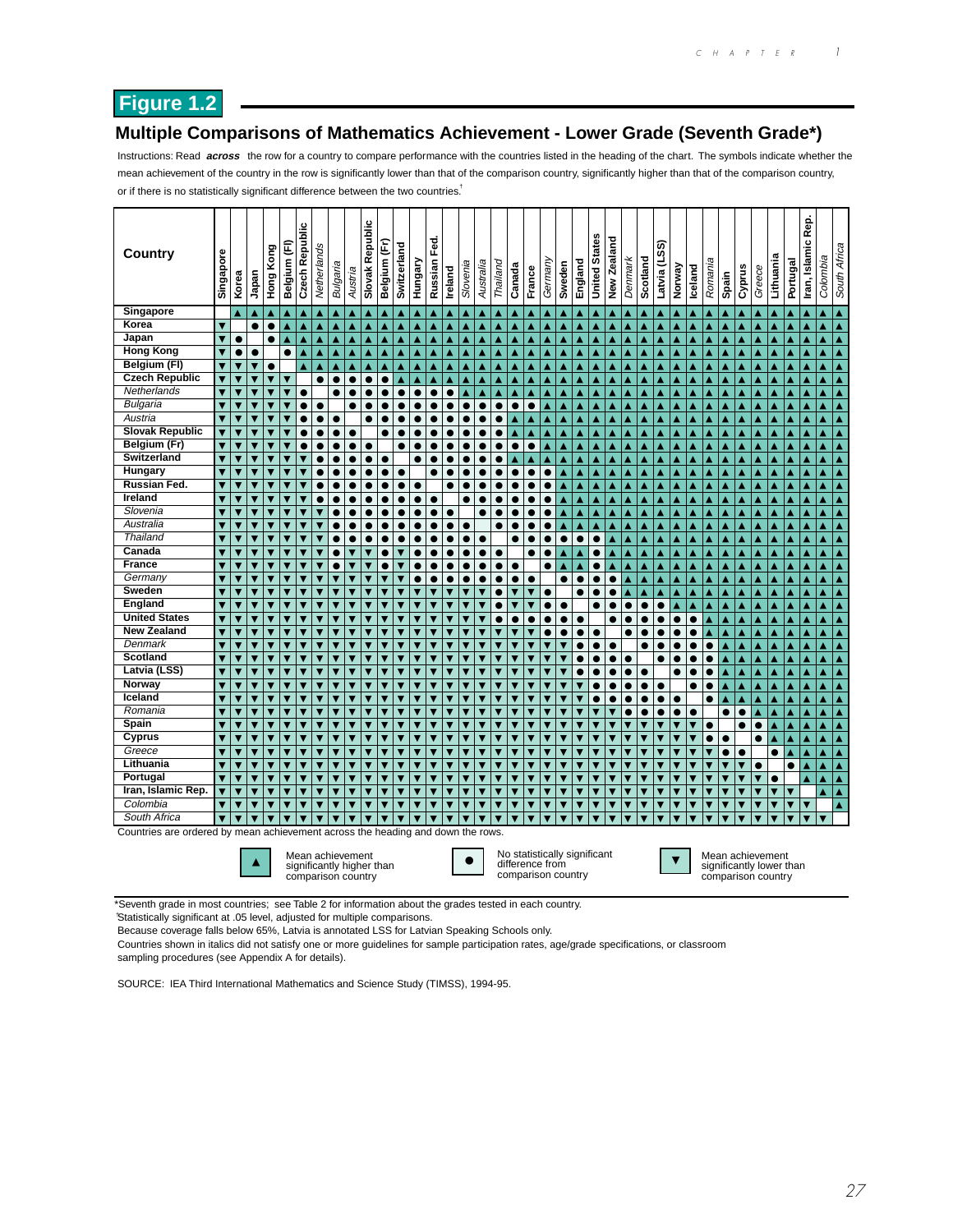## WHAT ARE THE INCREASES IN ACHIEVEMENT BETWEEN THE LOWER AND UPPER GRADES?

Table 1.3 shows the increases in mean achievement between the two grades tested in each TIMSS country. Countries in the upper portion of the table are shown in decreasing order by the amount of this difference. Increases in mean performance between the two grades ranged from a high of 49 points in Lithuania to a low of 8 points in the Flemish-speaking part of Belgium<sup>8</sup> and 7 points in South Africa.<sup>9</sup> This degree of increase can be compared to the difference of nearly 30 points between the international average of 513 at eighth grade and that of 484 at seventh grade. Despite the larger increases in some countries compared to others, there is no obvious relationship between mean seventh-grade performance and the difference between that and mean eighth-grade performance. That is, countries showing the highest performance at the seventh grade did not necessarily show either the largest or smallest increases in achievement at the eighth grade. Still, in general, countries with high mean performance in the seventh grade also had high mean performance in the eighth grade.

<sup>8</sup> Both the Flemish and French educational systems in Belgium have policies whereby lower-performing sixthgrade students continue their study of the primary school curriculum and then re-enter the system as part of a vocational track in the eighth grade. Since these lower-performing students are not included in the seventhgrade results, but do compose about 10% of the sample at the eighth grade, this contributed to reduced performance differences between the seventh and eighth grades.

<sup>9</sup> In South Africa, there is no structural reason to explain the relatively small difference between seventh- and eighth-grade performance. However, in 1995, its education system was undergoing radical reorganization from 18 racially-divided systems into 9 provincial systems.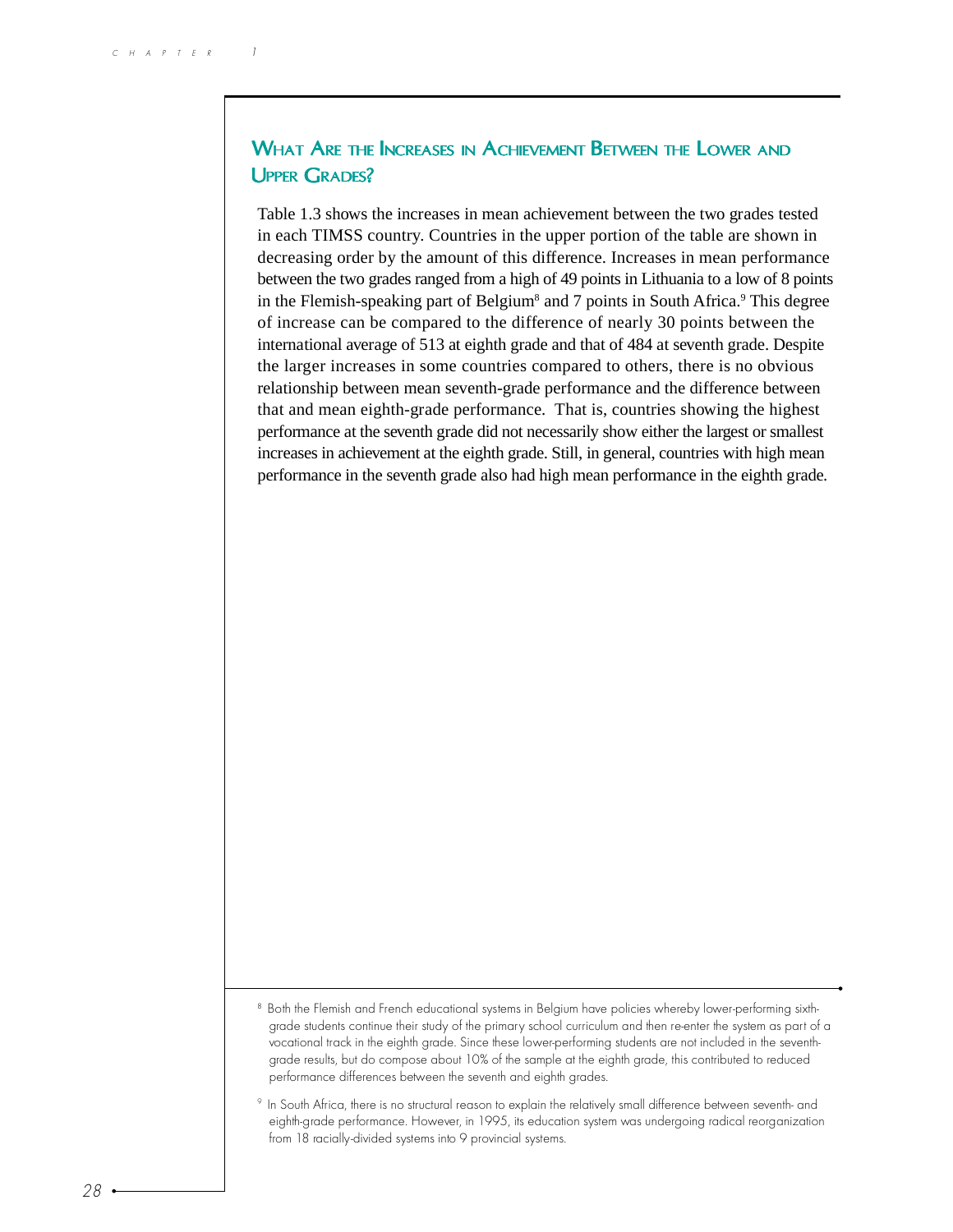## **Achievement Differences in Mathematics Between Lower and Upper Grades (Seventh and Eighth Grades\*)**

| <b>Country</b>                                                                                                  | <b>Seventh Grade</b><br><b>Mean</b> | <b>Eighth Grade</b><br><b>Mean</b> |             | <b>Eighth-Seventh Difference</b>            |
|-----------------------------------------------------------------------------------------------------------------|-------------------------------------|------------------------------------|-------------|---------------------------------------------|
| 1<br>Lithuania                                                                                                  | (3.2)<br>428                        | (3.5)<br>477                       | 49<br>(4.7) |                                             |
| France                                                                                                          | 492 (3.1)                           | 538<br>(2.9)                       | 46<br>(4.3) |                                             |
| Norway                                                                                                          | (2.8)<br>461                        | 503 (2.2)                          | 43 (3.6)    |                                             |
| Singapore                                                                                                       | (6.3)<br>601                        | 643 (4.9)                          | 42 (8.0)    |                                             |
| Sweden                                                                                                          | (2.5)<br>477                        | (3.0)<br>519                       | (3.9)<br>41 |                                             |
| <b>Czech Republic</b>                                                                                           | 523 (4.9)                           | 564 (4.9)                          | 40<br>(7.0) |                                             |
| 1<br>Switzerland                                                                                                | (2.3)<br>506                        | (2.8)<br>545                       | (3.6)<br>40 |                                             |
| Spain                                                                                                           | (2.2)<br>448                        | 487 (2.0)                          | 39<br>(3.0) |                                             |
| Slovak Republic                                                                                                 | 508 (3.4)                           | 547 (3.3)                          | 39<br>(4.7) |                                             |
| New Zealand                                                                                                     | 472 (3.8)                           | 508 (4.5)                          | 36<br>(5.9) |                                             |
| $\ddagger$<br>Scotland                                                                                          | 463<br>(3.7)                        | (5.5)<br>498                       | 36<br>(6.6) |                                             |
| Hungary                                                                                                         | 502 (3.7)                           | 537 (3.2)                          | 35 (4.9)    |                                             |
| <b>Russian Federation</b>                                                                                       | 501<br>(4.0)                        | 535 (5.3)                          | 35<br>(6.6) |                                             |
| Japan                                                                                                           | 571<br>(1.9)                        | 605 (1.9)                          | (2.7)<br>34 |                                             |
| Canada                                                                                                          | (2.2)<br>494                        | 527 (2.4)                          | 33<br>(3.3) |                                             |
| Latvia (LSS)                                                                                                    | (2.8)<br>462                        | 493<br>(3.1)                       | 32<br>(4.2) |                                             |
| Portugal                                                                                                        | 423<br>(2.2)                        | 454 (2.5)                          | 31<br>(3.3) |                                             |
| Korea                                                                                                           | (2.5)<br>577                        | 607 (2.4)                          | 30<br>(3.5) |                                             |
| †2<br>England                                                                                                   | 476<br>(3.7)                        | 506 (2.6)                          | 30<br>(4.5) |                                             |
| Cyprus                                                                                                          | 446<br>(1.9)                        | 474 (1.9)                          | 28<br>(2.7) |                                             |
| Ireland                                                                                                         | 500<br>(4.1)                        | (5.1)<br>527                       | 28<br>(6.6) |                                             |
| Iran, Islamic Rep.                                                                                              | 401<br>(2.0)                        | 428<br>(2.2)                       | (2.9)<br>27 |                                             |
| Iceland                                                                                                         | 459<br>(2.6)                        | 487 (4.5)                          | 27 (5.2)    |                                             |
| Hong Kong                                                                                                       | 564<br>(7.8)                        | 588 (6.5)                          | 24 (10.2)   |                                             |
| <sup>†</sup> United States                                                                                      | (5.5)<br>476                        | 500<br>(4.6)                       | 24 (7.2)    |                                             |
| Belgium (Fr)                                                                                                    | 507<br>(3.5)                        | 526<br>(3.4)                       | (4.9)<br>19 |                                             |
| <sup>T</sup> Belgium (FI)                                                                                       | 558 (3.5)                           | 565 (5.7)                          | 8(6.7)      |                                             |
| Countries Not Satisfying Guidelines for Sample Participation Rates (See Appendix A for Details):                |                                     |                                    |             |                                             |
| Australia                                                                                                       | 498 (3.8)                           | 530 (4.0)                          | 32 (5.5)    |                                             |
| Austria                                                                                                         | 509 (3.0)                           | 539 (3.0)                          | 30 (4.3)    |                                             |
| Bulgaria                                                                                                        | 514 (7.5)                           | 540<br>(6.3)                       | 26 (9.8)    |                                             |
| Netherlands                                                                                                     | 516 (4.1)                           | 541 (6.7)                          | 25 (7.8)    |                                             |
| Countries Not Meeting Age/Grade Specifications (High Percentage of Older Students; See Appendix A for Details): |                                     |                                    |             |                                             |
| Slovenia                                                                                                        | 498<br>(3.0)                        | 541<br>(3.1)                       | 43<br>(4.3) |                                             |
| Romania                                                                                                         | 454 (3.4)                           | 482 (4.0)                          | 27(5.3)     |                                             |
| <sup>†1</sup> Germany                                                                                           | 484 (4.1)                           | 509 (4.5)                          | (6.1)<br>25 |                                             |
| Colombia                                                                                                        | 369<br>(2.7)                        | 385<br>(3.4)                       | 16(4.4)     |                                             |
| Countries With Unapproved Sampling Procedures at Classroom Level (See Appendix A for Details):                  |                                     |                                    |             |                                             |
| Denmark                                                                                                         | 465 (2.1)                           | 502 (2.8)                          | 37 (3.5)    |                                             |
| Greece                                                                                                          | 440 (2.8)                           | 484 (3.1)                          | 44 (4.2)    |                                             |
| South Africa                                                                                                    | 348 (3.8)                           | 354 (4.4)                          | 7(5.9)      |                                             |
| Thailand                                                                                                        | 495 (4.8)                           | 522 (5.7)                          | 28 (7.5)    |                                             |
|                                                                                                                 |                                     |                                    |             | $-10$ 0<br>10<br>20<br>30<br>40<br>50<br>60 |
|                                                                                                                 |                                     |                                    |             | $±2$ SE of the<br>Difference                |
|                                                                                                                 |                                     |                                    |             | ▅┷                                          |

\*Seventh and eighth grades in most countries; see Table 2 for infomation about the grades tested in each country.

† Met guidelines for sample participation rates only after replacement schools were included (see Appendix A for details).

1 National Desired Population does not cover all of International Desired Population (see Table A.2). Because coverage falls below 65%, Latvia is annotated LSS for Latvian Speaking Schools only.

Difference

不

2 National Defined Population covers less than 90 percent of National Desired Population (see Table A.2).

( ) Standard errors appear in parentheses. Because results are rounded to the nearest whole number, some differences may appear inconsistent.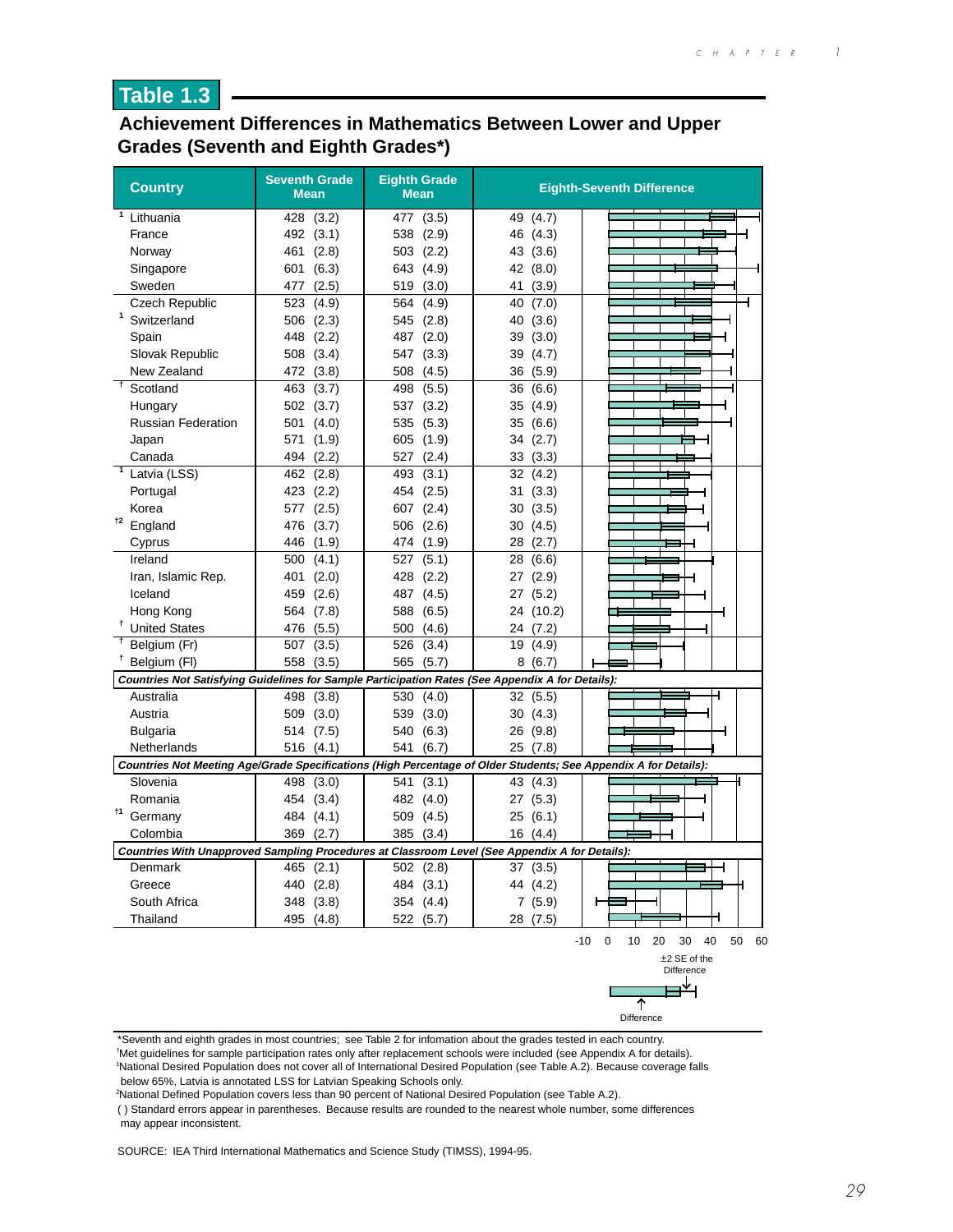# WHAT ARE THE DIFFERENCES IN PERFORMANCE COMPARED TO THREE MARKER LEVELS OF INTERNATIONAL MATHEMATICS ACHIEVEMENT?

Tables 1.4 and 1.5 portray performance in terms of international levels of achievement for the eighth and seventh grades, respectively. Since the TIMSS achievement tests do not have any pre-specified performance standards, three marker levels were chosen on the basis of the combined performance of all students at a grade level in the study — the Top 10%, the Top Quarter (25%), and the Top Half (50%). For example, Table 1.4 shows that 10% of all eighth graders in countries participating in the TIMSS study achieved at the level of 656 or better. This score point, then, was designated as the marker level for the Top 10%. Similarly, the Top Quarter marker level was determined as 587 and the Top Half marker level as 509. At the seventh grade, the three marker levels are: Top  $10\% - 619$ , Top Quarter – 551, and Top Half – 476.

If every country had the same distribution of high-, medium-, and low-performing students, then each country would be expected to have approximately 10% of its students reaching the Top 10% level, 25% reaching the Top Quarter level, and 50% reaching the Top Half level. Although no country achieved exactly this pattern at either grade tested, the data in Tables 1.4 and 1.5 indicate that in both grades Ireland came close to the international norm from the perspective of relative percentages of high-performing students. In contrast, at both grades close to half the students in Singapore (45% at the eighth grade and 44% at the seventh grade) reached the Top 10% level, about three-fourths (74% and 70%) reached the Top Quarter level, and more than 90% performed at or above the Top Half level (94% and 91%).

It can be informative to look at performance at each marker level. For example, the results in Table 1.4 show that students in New Zealand did not quite attain the Top 10% or Top Quarter levels for the eighth grade, with 6% and 20% of the students reaching those levels, respectively. However, performance approximated the marker level for the Top Half (48%). Achievement in England was nearly identical to that of New Zealand in this regard. In France, achievement fell somewhat short at the Top 10% level (7%), approximated the Top Quarter level (26%), and exceeded the Top Half level (63%).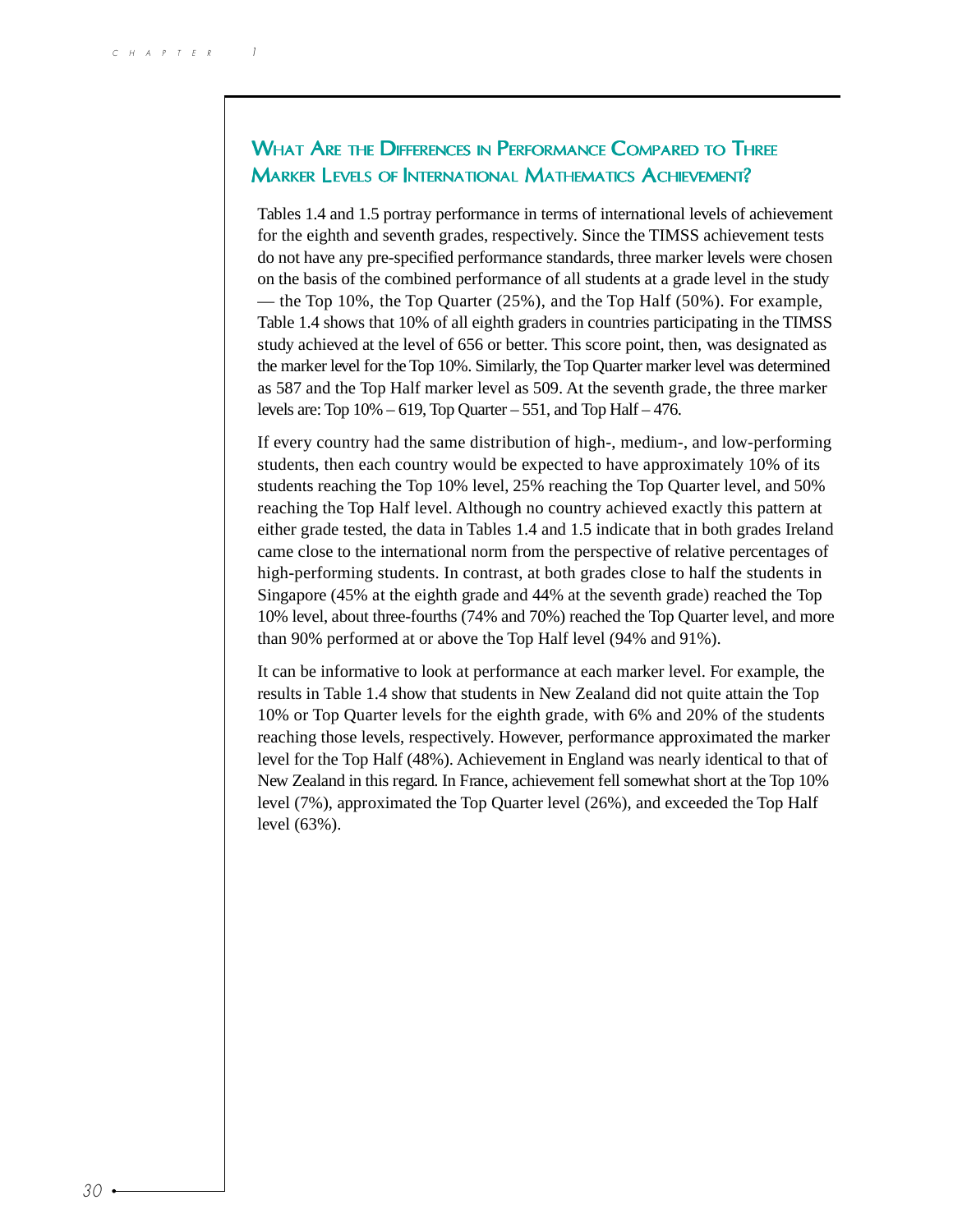#### **Percentages of Students Achieving International Marker Levels in Mathematics Upper Grade (Eighth Grade\* )**

| <b>Country</b>                                                                                                                                                                                                                                                           | <b>Top 10%</b><br><b>Level</b> | <b>Top Quarter</b><br><b>Level</b> | <b>Top Half</b><br>Level | <b>Percent Reaching International Levels</b>                                                                                                                            |
|--------------------------------------------------------------------------------------------------------------------------------------------------------------------------------------------------------------------------------------------------------------------------|--------------------------------|------------------------------------|--------------------------|-------------------------------------------------------------------------------------------------------------------------------------------------------------------------|
| Singapore                                                                                                                                                                                                                                                                | 45 (2.5)                       | 74 (2.1)                           | 94 (0.8)                 |                                                                                                                                                                         |
| Korea                                                                                                                                                                                                                                                                    | 34(1.1)                        | 58<br>(1.0)                        | 82<br>(0.8)              |                                                                                                                                                                         |
| Japan                                                                                                                                                                                                                                                                    | 32(0.8)                        | 58 (0.9)                           | 83 (0.6)                 |                                                                                                                                                                         |
| Hong Kong                                                                                                                                                                                                                                                                | 27(2.1)                        | 53 (2.6)                           | 80 (2.4)                 |                                                                                                                                                                         |
| <b>Czech Republic</b>                                                                                                                                                                                                                                                    | 18 (1.9)                       | 39<br>(2.3)                        | 70 (1.9)                 |                                                                                                                                                                         |
| $\ddagger$<br>Belgium (FI)                                                                                                                                                                                                                                               | 17(1.2)                        | 41(2.3)                            | 73 (2.9)                 |                                                                                                                                                                         |
| Slovak Republic                                                                                                                                                                                                                                                          | 12(1.0)                        | 33 (1.5)                           | 64 (1.6)                 |                                                                                                                                                                         |
| Hungary                                                                                                                                                                                                                                                                  | (0.8)<br>11                    | (1.3)<br>29                        | (1.6)<br>60              |                                                                                                                                                                         |
| $\mathbf{1}$<br>Switzerland                                                                                                                                                                                                                                              | 11<br>(0.7)                    | (1.2)<br>33                        | 65 (1.4)                 |                                                                                                                                                                         |
| <b>Russian Federation</b>                                                                                                                                                                                                                                                | 10(0.7)                        | 29 (2.4)                           | (2.6)<br>60              |                                                                                                                                                                         |
| Ireland                                                                                                                                                                                                                                                                  | 9(1.0)                         | (1.9)<br>27                        | 57 (2.4)                 |                                                                                                                                                                         |
| Canada                                                                                                                                                                                                                                                                   | 7(0.7)                         | 25(1.1)                            | 58 (1.2)                 |                                                                                                                                                                         |
| France                                                                                                                                                                                                                                                                   | 7(0.8)                         | 26 (1.5)                           | 63 (1.5)                 |                                                                                                                                                                         |
| <sup>t2</sup> England                                                                                                                                                                                                                                                    | 7(0.6)                         | (1.1)<br>20                        | 48<br>(1.4)              |                                                                                                                                                                         |
| New Zealand                                                                                                                                                                                                                                                              | 6(0.8)                         | 20(1.6)                            | 48 (2.2)                 |                                                                                                                                                                         |
| Sweden                                                                                                                                                                                                                                                                   | 5(0.5)                         | 22 (1.2)                           | 53<br>(1.5)              |                                                                                                                                                                         |
| <sup>†</sup> United States                                                                                                                                                                                                                                               | 5(0.6)                         | 18 (1.5)                           | 45 (2.3)                 |                                                                                                                                                                         |
| Norway                                                                                                                                                                                                                                                                   | 4 (0.4)                        | 17(0.9)                            | 46 (1.2)                 |                                                                                                                                                                         |
| <sup>1</sup> Latvia (LSS)                                                                                                                                                                                                                                                | 3(0.5)                         | 14 (1.2)                           | (1.5)<br>40              |                                                                                                                                                                         |
| Cyprus                                                                                                                                                                                                                                                                   | 2(0.3)                         | (0.6)<br>11                        | (1.1)<br>34              |                                                                                                                                                                         |
| Spain                                                                                                                                                                                                                                                                    | 2(0.2)                         | 10<br>(0.7)                        | 36<br>(1.2)              |                                                                                                                                                                         |
| Iceland<br>$\mathbf{1}$                                                                                                                                                                                                                                                  | 1(0.3)                         | 10(1.3)                            | 37 (2.9)                 |                                                                                                                                                                         |
| Lithuania                                                                                                                                                                                                                                                                | (0.3)<br>1.                    | 10(1.0)                            | 34(1.8)                  |                                                                                                                                                                         |
| Portugal                                                                                                                                                                                                                                                                 | 0(0.1)                         | 2(0.4)                             | 19 (1.3)                 |                                                                                                                                                                         |
| Iran, Islamic Rep.                                                                                                                                                                                                                                                       | 0(0.0)                         | 0(0.2)                             | 9(0.8)                   |                                                                                                                                                                         |
| Countries Not Satisfying Guidelines for Sample Participation Rates (See Appendix A for Details):                                                                                                                                                                         |                                |                                    |                          |                                                                                                                                                                         |
| Australia                                                                                                                                                                                                                                                                | (0.9)<br>11                    | 29 (1.5)                           | (1.7)<br>57<br>61(1.4)   |                                                                                                                                                                         |
| Austria                                                                                                                                                                                                                                                                  | 11 $(0.7)$<br>(0.6)<br>6       | 31(1.3)<br>(1.5)<br>25             | (1.7)<br>58              |                                                                                                                                                                         |
| Belgium (Fr)<br><b>Bulgaria</b>                                                                                                                                                                                                                                          | (1.9)<br>16                    | 33(2.7)                            | 57 (2.7)                 |                                                                                                                                                                         |
| Netherlands                                                                                                                                                                                                                                                              | (1.6)<br>10                    | 30(2.7)                            | 63 (3.2)                 |                                                                                                                                                                         |
| Scotland                                                                                                                                                                                                                                                                 | 5(0.9)                         | 17(2.1)                            | 44 (2.7)                 |                                                                                                                                                                         |
|                                                                                                                                                                                                                                                                          |                                |                                    |                          | Countries Not Meeting Age/Grade Specifications (High Percentage of Older Students; See Appendix A for Details):                                                         |
| Colombia                                                                                                                                                                                                                                                                 | 0(0.0)                         | 1(0.3)                             | 4(0.8)                   | E                                                                                                                                                                       |
| <sup>†1</sup> Germany                                                                                                                                                                                                                                                    | 6(0.7)                         | 20 (1.7)                           | 49 (2.3)                 |                                                                                                                                                                         |
| Romania                                                                                                                                                                                                                                                                  | 3(0.4)                         | 13(1.1)                            | 36 (2.0)                 |                                                                                                                                                                         |
| Slovenia                                                                                                                                                                                                                                                                 | 11<br>(0.7)                    | 31(1.4)                            | 61<br>(1.5)              |                                                                                                                                                                         |
|                                                                                                                                                                                                                                                                          |                                |                                    |                          | Countries With Unapproved Sampling Procedures at Classroom Level (See Appendix A for Details):                                                                          |
| Denmark                                                                                                                                                                                                                                                                  | 4(0.5)                         | 17(1.0)                            | 47<br>(1.6)              |                                                                                                                                                                         |
| Greece                                                                                                                                                                                                                                                                   | 3(0.4)                         | 13(0.8)                            | 37 (1.5)                 |                                                                                                                                                                         |
| Thailand                                                                                                                                                                                                                                                                 | 7(1.2)                         | 23(2.6)                            | 54 (2.7)                 |                                                                                                                                                                         |
|                                                                                                                                                                                                                                                                          |                                |                                    |                          | Unapproved Sampling Procedures at Classroom Level and Not Meeting Other Guidelines (See Appendix A for Details):                                                        |
| Israel                                                                                                                                                                                                                                                                   | 6(0.9)                         | 24 (2.5)                           | 56 (2.6)                 |                                                                                                                                                                         |
| Kuwait                                                                                                                                                                                                                                                                   | 0(0.0)                         | 0(0.1)                             | 3(0.5)                   |                                                                                                                                                                         |
| South Africa                                                                                                                                                                                                                                                             | 0(0.0)                         | 0(0.0)                             | 2(0.9)                   |                                                                                                                                                                         |
| The international levels correspond to the<br>percentiles computed from the combined data from<br>all of the participating countries.<br>Top $10\%$ Level (90th Percentile) = 656<br>Top Quarter Level (75th Percentile) = 587<br>Top Half Level (50th Percentile) = 509 |                                |                                    |                          | 0<br>50<br>75<br>25<br>100<br>Percent<br>Percent<br>Percent<br>Reaching<br>Reaching<br>Reaching<br>Top 10%<br><b>Top Quarter</b><br>Top Half<br>Level<br>Level<br>Level |

\*Eighth grade in most countries; see Table 2 for information about the grades tested in each country.

† Met guidelines for sample participation rates only after replacement schools were included (see Appendix A for details).

1 National Desired Population does not cover all of International Desired Population (see Table A.2). Because coverage falls below 65%, Latvia is annotated LSS for Latvian Speaking Schools only.

2 National Defined Population covers less than 90 percent of National Desired Population (see Table A.2).

( ) Standard errors appear in parentheses. Because results are rounded to the nearest whole number, some differences may appear inconsistent.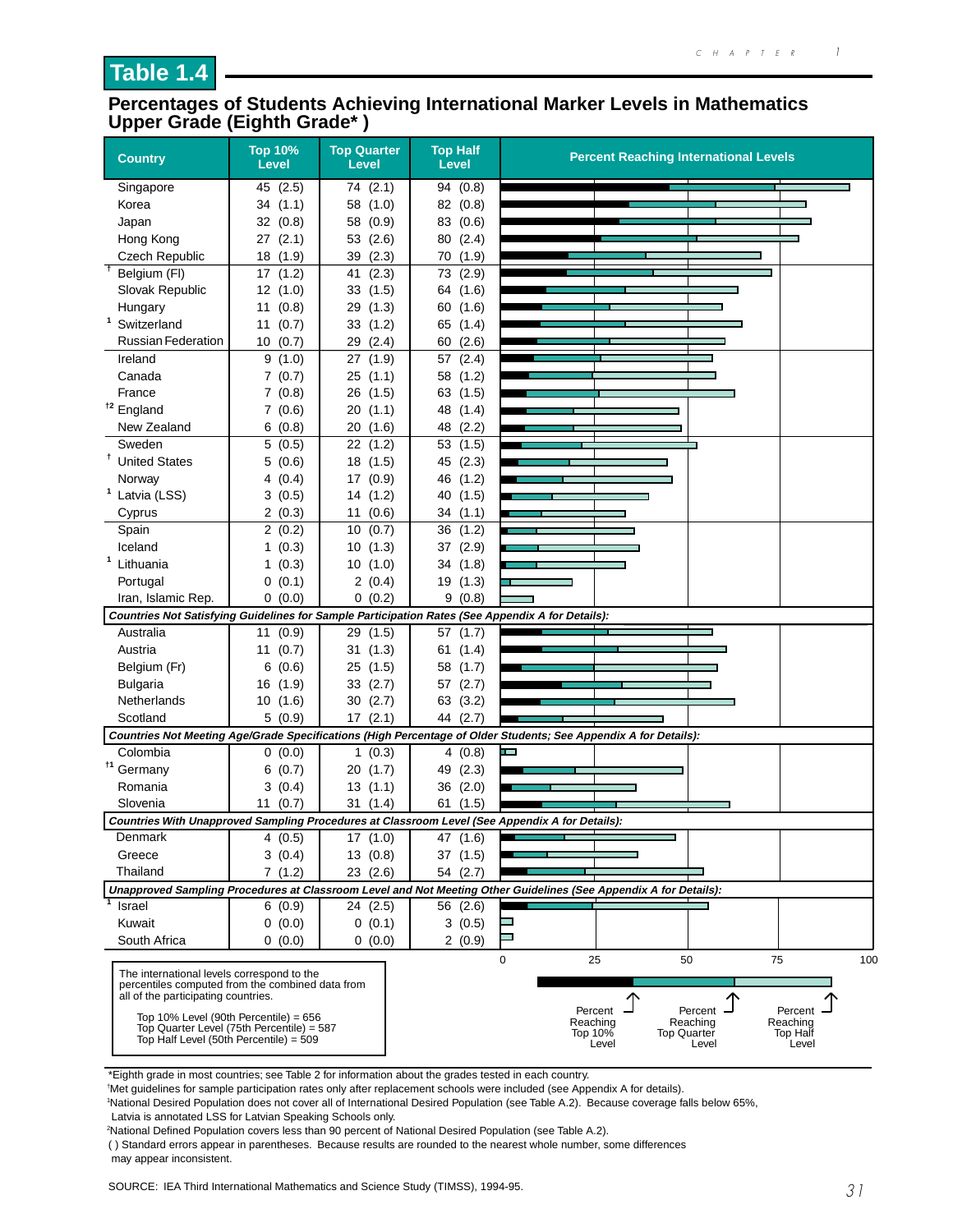## **Percentages of Students Achieving International Marker Levels in Mathematics Lower Grade (Seventh Grade\* )**

| <b>Country</b>                                                                                                                                                                                                                                                               | <b>Top 10%</b><br><b>Level</b> | <b>Top Quarter</b><br><b>Level</b> | <b>Top Half</b><br><b>Level</b> | <b>Percent Reaching International Levels</b>                                                                                                                                                       |
|------------------------------------------------------------------------------------------------------------------------------------------------------------------------------------------------------------------------------------------------------------------------------|--------------------------------|------------------------------------|---------------------------------|----------------------------------------------------------------------------------------------------------------------------------------------------------------------------------------------------|
| Singapore                                                                                                                                                                                                                                                                    | 44 (3.0)                       | 70 (2.7)                           | 91 (1.4)                        |                                                                                                                                                                                                    |
| Korea                                                                                                                                                                                                                                                                        | (1.1)<br>34                    | 61<br>(1.1)                        | 84 (0.7)                        |                                                                                                                                                                                                    |
| Japan                                                                                                                                                                                                                                                                        | (1.0)<br>31                    | 58<br>(0.9)                        | (0.6)<br>85                     |                                                                                                                                                                                                    |
| Hong Kong                                                                                                                                                                                                                                                                    | (2.5)<br>30                    | (3.3)<br>56                        | 81 (2.8)                        |                                                                                                                                                                                                    |
| t<br>Belgium (FI)                                                                                                                                                                                                                                                            | 22(1.8)                        | 52 (2.0)                           | 86(1.2)                         |                                                                                                                                                                                                    |
| <b>Czech Republic</b>                                                                                                                                                                                                                                                        | 15<br>(1.8)                    | (2.4)<br>34                        | 67 (1.9)                        |                                                                                                                                                                                                    |
| Hungary                                                                                                                                                                                                                                                                      | 11<br>(1.1)                    | (1.5)<br>29                        | 59 (1.8)                        |                                                                                                                                                                                                    |
| <b>Russian Federation</b>                                                                                                                                                                                                                                                    | (1.1)<br>11                    | 28<br>(1.6)                        | (1.8)<br>59                     |                                                                                                                                                                                                    |
| Slovak Republic                                                                                                                                                                                                                                                              | 10(1.0)                        | (1.4)<br>31                        | (1.7)<br>62                     |                                                                                                                                                                                                    |
| Ireland                                                                                                                                                                                                                                                                      | 9(0.9)                         | 27<br>(1.7)                        | (2.2)<br>60                     |                                                                                                                                                                                                    |
| $\ddagger$<br>Belgium (Fr)                                                                                                                                                                                                                                                   | 7(0.9)                         | (1.5)<br>28                        | (2.0)<br>64                     |                                                                                                                                                                                                    |
| Ť<br><b>United States</b>                                                                                                                                                                                                                                                    | 7(1.2)                         | 21<br>(2.3)                        | (2.7)<br>45                     |                                                                                                                                                                                                    |
| <sup>t2</sup> England                                                                                                                                                                                                                                                        | 7(0.9)                         | 21<br>(1.4)                        | 47<br>(1.7)                     |                                                                                                                                                                                                    |
| Canada                                                                                                                                                                                                                                                                       | 7(0.5)                         | 25 (1.0)                           | 57<br>(1.4)                     |                                                                                                                                                                                                    |
| 1<br>Switzerland                                                                                                                                                                                                                                                             | (0.5)<br>6                     | 28<br>(0.9)                        | 63<br>(1.3)                     |                                                                                                                                                                                                    |
| New Zealand                                                                                                                                                                                                                                                                  | 5(0.6)                         | 19<br>(1.4)                        | 47<br>(2.0)                     |                                                                                                                                                                                                    |
| France                                                                                                                                                                                                                                                                       | 4(0.4)                         | 21(1.3)                            | 58 (1.9)                        |                                                                                                                                                                                                    |
| Sweden                                                                                                                                                                                                                                                                       | 4(0.4)                         | 17 (0.9)                           | 50(1.5)                         |                                                                                                                                                                                                    |
| Ť.<br>Scotland                                                                                                                                                                                                                                                               | 4(0.5)                         | 15(1.4)                            | 43 (2.1)                        |                                                                                                                                                                                                    |
| Latvia (LSS)                                                                                                                                                                                                                                                                 | 3(0.4)                         | 12 (0.9)                           | (1.6)<br>41                     |                                                                                                                                                                                                    |
| Cyprus                                                                                                                                                                                                                                                                       | 2(0.3)                         | 11<br>(0.6)                        | (1.1)<br>35                     |                                                                                                                                                                                                    |
| Norway                                                                                                                                                                                                                                                                       | 2(0.3)                         | 11(1.0)                            | 42 (1.4)                        |                                                                                                                                                                                                    |
| Iceland                                                                                                                                                                                                                                                                      | 1(0.3)                         | 8(0.9)                             | 38 (1.9)                        |                                                                                                                                                                                                    |
| Spain                                                                                                                                                                                                                                                                        | 1(0.2)                         | 8(0.7)                             | 32 (1.2)                        |                                                                                                                                                                                                    |
| 1<br>Lithuania                                                                                                                                                                                                                                                               | 1(0.2)                         | 6(0.7)                             | 26(1.6)                         |                                                                                                                                                                                                    |
| Portugal                                                                                                                                                                                                                                                                     | 0(0.1)                         | 3(0.4)                             | 19<br>(1.3)                     |                                                                                                                                                                                                    |
| Iran, Islamic Rep.                                                                                                                                                                                                                                                           | 0(0.0)                         | 1(0.2)                             | (0.9)<br>11                     |                                                                                                                                                                                                    |
| Countries Not Satisfying Guidelines for Sample Participation Rates (See Appendix A for Details):                                                                                                                                                                             |                                |                                    |                                 |                                                                                                                                                                                                    |
| Australia                                                                                                                                                                                                                                                                    | 10(1.0)                        | 28 (1.6)                           | (1.7)<br>58                     |                                                                                                                                                                                                    |
| Austria                                                                                                                                                                                                                                                                      | 10(0.7)                        | 31(1.4)                            | 63 (1.6)                        |                                                                                                                                                                                                    |
| <b>Bulgaria</b>                                                                                                                                                                                                                                                              | 16(2.2)                        | 35(3.1)                            | 62(2.8)                         |                                                                                                                                                                                                    |
| Netherlands                                                                                                                                                                                                                                                                  | 9(1.3)                         | 33 (2.4)                           | 69 (2.2)                        |                                                                                                                                                                                                    |
|                                                                                                                                                                                                                                                                              |                                |                                    |                                 | Countries Not Meeting Age/Grade Specifications (High Percentage of Older Students; See Appendix A for Details):                                                                                    |
| Colombia                                                                                                                                                                                                                                                                     | 0(0.0)                         | 1(0.2)                             | 5(0.9)                          |                                                                                                                                                                                                    |
| $\dagger$ 1<br>Germany                                                                                                                                                                                                                                                       | 6(0.8)                         | 22(1.8)                            | 52(2.0)                         |                                                                                                                                                                                                    |
| Romania                                                                                                                                                                                                                                                                      | 3(0.4)                         | 14 (1.0)                           | 39 (1.7)                        |                                                                                                                                                                                                    |
| Slovenia                                                                                                                                                                                                                                                                     | 8(0.7)                         | 25 (1.4)                           | 58<br>(1.6)                     |                                                                                                                                                                                                    |
| Countries With Unapproved Sampling Procedures at Classroom Level (See Appendix A for Details):                                                                                                                                                                               |                                |                                    |                                 |                                                                                                                                                                                                    |
| Denmark                                                                                                                                                                                                                                                                      | 3(0.4)                         | 14(0.9)                            | 44 (1.5)                        |                                                                                                                                                                                                    |
| Greece                                                                                                                                                                                                                                                                       | 2(0.3)                         | 11(0.9)                            | 32(1.3)                         |                                                                                                                                                                                                    |
| Ť<br>South Africa                                                                                                                                                                                                                                                            | 0(0.0)                         | 1(0.6)                             | 4(1.1)                          |                                                                                                                                                                                                    |
| Thailand                                                                                                                                                                                                                                                                     | 7(1.2)                         | 23(2.3)                            | 57 (2.5)                        |                                                                                                                                                                                                    |
| The international levels correspond to the percentiles<br>computed from the combined data from all of the<br>participating countries.<br>Top $10\%$ Level (90th Percentile) = $619$<br>Top Quarter Level (75th Percentile) = 551<br>Top Half Level (50th Percentile) = $476$ |                                |                                    |                                 | 0<br>25<br>50<br>75<br>100<br>Percent $\overline{\phantom{a}}$<br>Percent -<br>Percent<br>Reaching<br>Reaching<br>Reaching<br>Top Half<br><b>Top Quarter</b><br>Top 10%<br>Level<br>Level<br>Level |

\*Seventh grade in most countries; see Table 2 for information about the grades tested in each country.

† Met guidelines for sample participation rates only after replacement schools were included (see Appendix A for details).

1 National Desired Population does not cover all of International Desired Population (see Table A.2). Because coverage falls below 65%,

Latvia is annotated LSS for Latvian Speaking Schools only.

2 National Defined Population covers less than 90 percent of National Desired Population (see Table A.2).

( ) Standard errors appear in parentheses. Because results are rounded to the nearest whole number, some differences may appear inconsistent.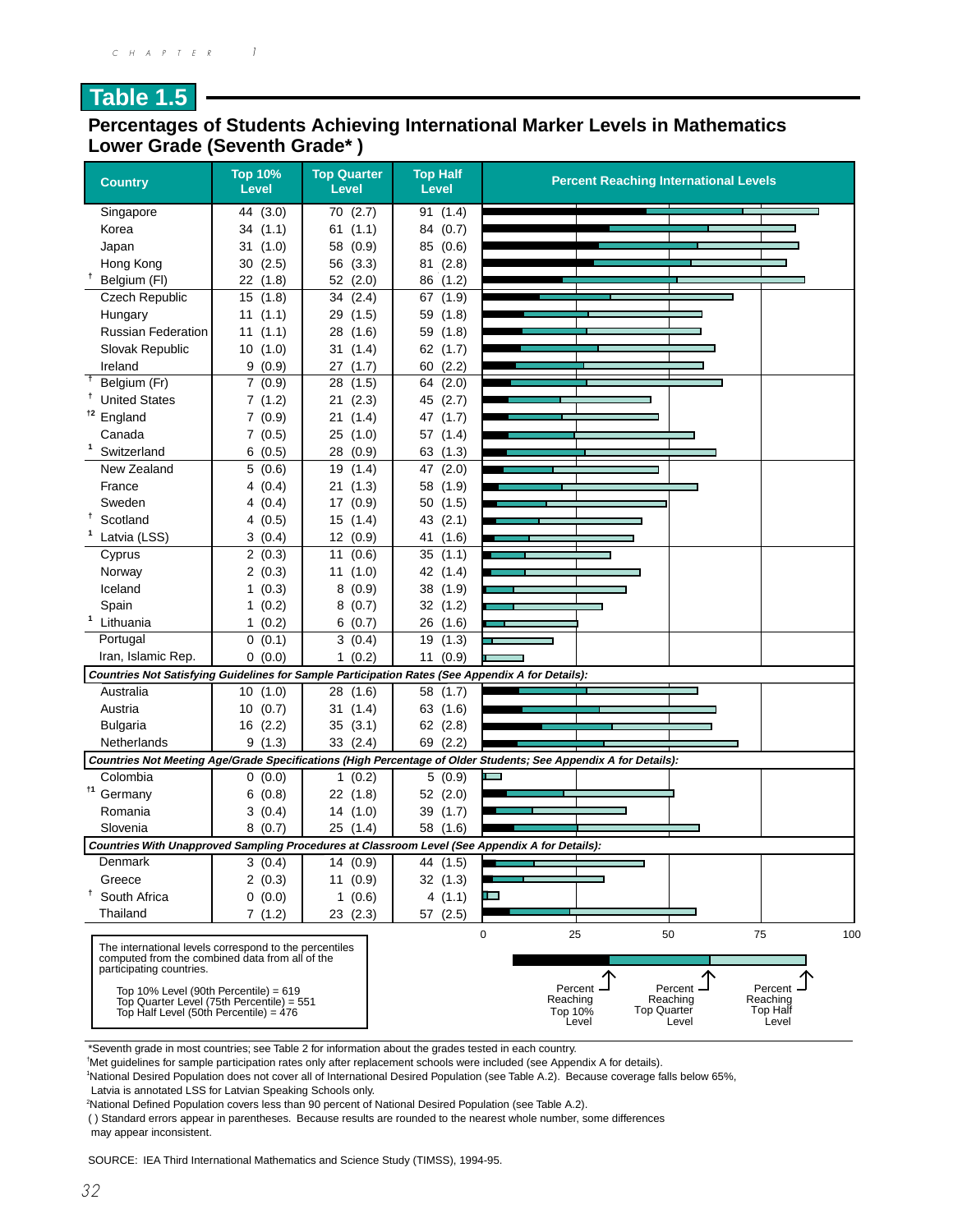## WHAT ARE THE GENDER DIFFERENCES IN MATHEMATICS ACHIEVEMENT?

Tables 1.6 and 1.7, showing the differences in achievement by gender, reveal that, in most countries, girls and boys had approximately the same average mathematics achievement as each other at both grades. However, the differences in achievement that did exist in some countries tended to favor boys rather than girls.

Each of the two tables, the first one for the eighth grade and the second for the seventh grade, presents mean mathematics achievement separately for boys and girls for each country, as well as the difference between the means. The visual representation of the gender difference for each country, shown by a bar, indicates the amount of the difference, whether the direction of the difference favors girls or boys, and whether or not the difference is statistically significant (indicated by a darkened bar). Regardless of their directions, about three-fourths of the differences were not statistically significant, indicating that, for most countries, gender differences in mathematics achievement generally are small or negligible in the middle years of schooling. That is, nearly three-quarters of the differences favoring boys at the eighth grade and more than three-quarters at the seventh grade were not statistically significant. Also, girls had higher mean achievement than boys in nine countries (across both grades), even though those results were not statistically significant either.

From another perspective, however, all the statistically significant differences favored boys rather than girls. At both grades, boys had significantly higher mathematics achievement than girls in Japan, Iran, and Korea. Further, boys outperformed girls at the eighth grade in Spain, Portugal, Denmark, Greece, and Israel, and at the seventh grade in Belgium (French), Switzerland, and England. Also, including those differences that were not statistically significant, the direction at both grades favored boys much more often than girls. A sign test across countries indicates that internationally there is a significant difference in achievement by gender favoring males. The gender differences in mathematics, however, were much less pronounced than those in science. The TIMSS science results for seventh and eighth grades show significant gender differences favoring males to be pervasive across most countries.<sup>10</sup>

10 Beaton, A.E., Martin, M.O., Mullis, I.V.S., Gonzalez, E.J., Smith, T.A., and Kelly, D.L. (1996). Science Achievement in the Middle School Years: The IEA's Third International Mathematics and Science Study (TIMSS). Chestnut Hill, MA: Boston College.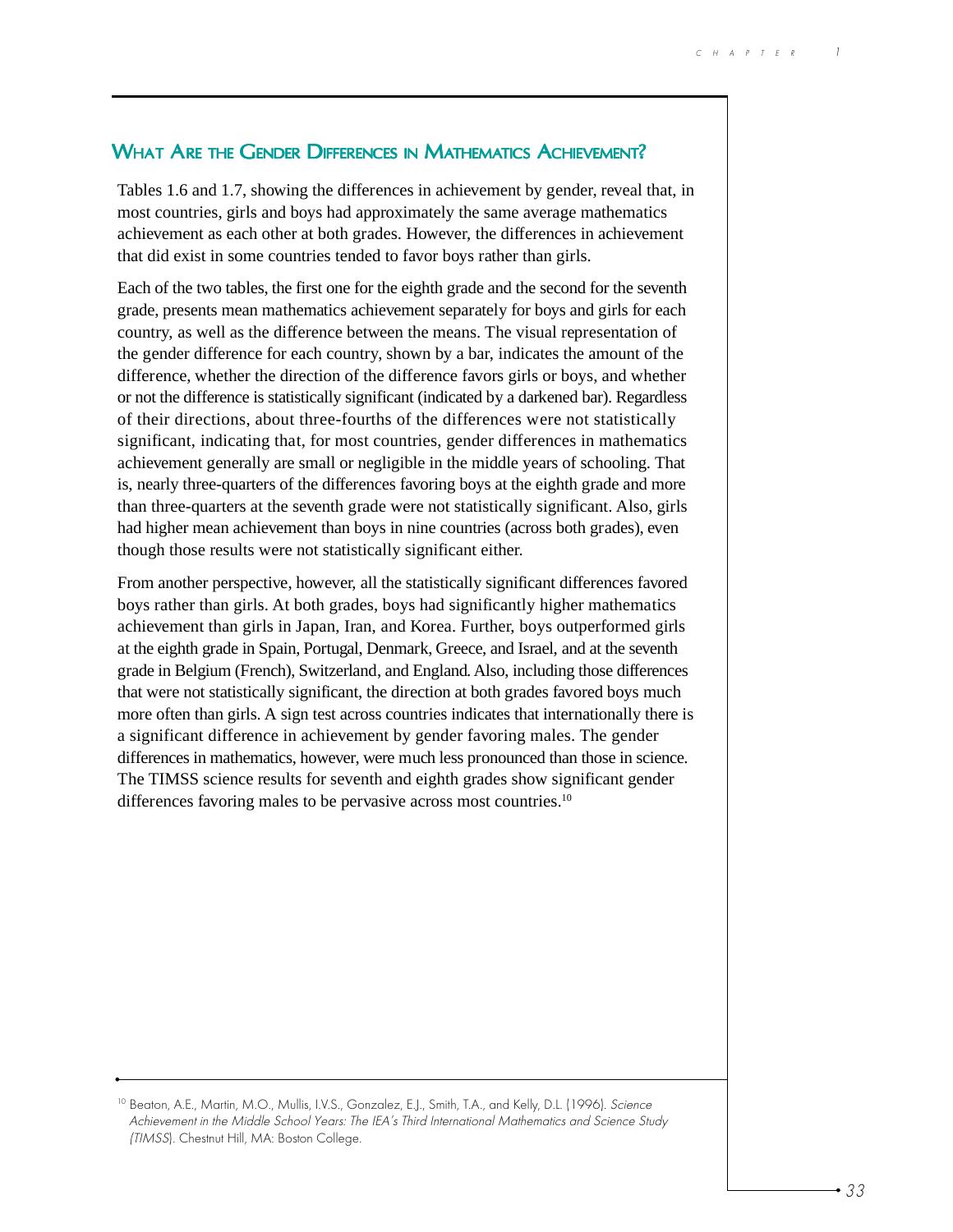## **Table 1.6 Gender Differences in Mathematics Achievement - Upper Grade (Eighth Grade\*)**

| <b>Country</b>                                                                                                  | <b>Boys' Mean</b>               | <b>Girls' Mean</b> | <b>Difference</b><br><b>Absolute Value</b> | <b>Gender Difference</b>                                                                                         |
|-----------------------------------------------------------------------------------------------------------------|---------------------------------|--------------------|--------------------------------------------|------------------------------------------------------------------------------------------------------------------|
| Hungary                                                                                                         | 537 (3.6)                       | 537 (3.6)          | 0(5.1)                                     |                                                                                                                  |
| $\mathbf{1}$<br>Lithuania                                                                                       | 477 (4.0)                       | (4.1)<br>478       | 1(5.7)                                     | Girls<br><b>Boys</b><br>Score<br>Score                                                                           |
| <b>Russian Federation</b>                                                                                       | 535 (6.3)                       | 536<br>(5.0)       | (8.0)<br>1                                 | Higher<br>о<br><b>Higher</b>                                                                                     |
| Iceland                                                                                                         | 488 (5.5)                       | 486 (5.6)          | 2(7.8)                                     |                                                                                                                  |
| Sweden                                                                                                          | 520 (3.6)                       | 518<br>(3.1)       | 2(4.7)                                     | ⊐                                                                                                                |
| Singapore                                                                                                       | 642 (6.3)                       | (5.4)<br>645       | 2(8.3)                                     |                                                                                                                  |
| Cyprus                                                                                                          | 472 (2.8)                       | 475<br>(2.5)       | 3(3.7)                                     |                                                                                                                  |
| Canada                                                                                                          | 526 (3.2)                       | (2.7)<br>530       | 4(4.2)                                     |                                                                                                                  |
| Slovak Republic                                                                                                 | 549 (3.7)                       | 545<br>(3.6)       | 4(5.2)                                     |                                                                                                                  |
| Norway                                                                                                          | 505(2.8)                        | (2.7)<br>501       | 4(3.9)                                     |                                                                                                                  |
| t.<br>Belgium (FI)                                                                                              | $\overline{5}63(8.8)$           | 567<br>(7.4)       | 4(11.5)                                    |                                                                                                                  |
| †2<br>England                                                                                                   | 508(5.1)                        | 504<br>(3.5)       | (6.2)<br>4                                 |                                                                                                                  |
| Latvia (LSS)                                                                                                    | 496 (3.8)                       | 491<br>(3.5)       | (5.2)<br>4                                 |                                                                                                                  |
| <b>United States</b>                                                                                            | 502 (5.2)                       | 497 (4.5)          | 5(6.9)                                     |                                                                                                                  |
| Switzerland                                                                                                     | 548 (3.5)                       | (3.1)<br>543       | 5(4.7)                                     |                                                                                                                  |
| France                                                                                                          | 542(3.1)                        | 536 (3.8)          | 6(4.9)                                     |                                                                                                                  |
| Japan                                                                                                           | 609(2.6)                        | (2.1)<br>600       | (3.3)<br>9                                 |                                                                                                                  |
| New Zealand                                                                                                     | 512 (5.9)                       | 503<br>(5.3)       | 9<br>(7.9)                                 |                                                                                                                  |
| Spain                                                                                                           | 492 (2.5)                       | 483 (2.6)          | (3.6)<br>10                                |                                                                                                                  |
| Czech Republic                                                                                                  | 569 (4.5)                       | (6.3)<br>558       | 11<br>(7.7)                                |                                                                                                                  |
| Portugal                                                                                                        | 460 (2.8)                       | (2.7)<br>449       | (3.9)<br>11                                |                                                                                                                  |
| Iran, Islamic Rep.                                                                                              | 434 (2.9)                       | (3.3)<br>421       | 13(4.4)                                    |                                                                                                                  |
| Ireland                                                                                                         | 535 (7.2)                       | (6.0)<br>520       | 14 (9.3)                                   |                                                                                                                  |
| Korea                                                                                                           | 615(3.2)                        | 598<br>(3.4)       | 17(4.7)                                    |                                                                                                                  |
| Hong Kong                                                                                                       | 597 (7.7)                       | 577 (7.7)          | 20 (10.9)                                  |                                                                                                                  |
| Countries Not Satisfying Guidelines for Sample Participation Rates (See Appendix A for Details):                |                                 |                    |                                            |                                                                                                                  |
| Australia                                                                                                       | 527 (5.1)                       | 532 (4.6)          | 5(6.9)                                     |                                                                                                                  |
| Austria                                                                                                         | 544 (3.2)                       | 536 (4.5)          | 8(5.6)                                     |                                                                                                                  |
| Belgium (Fr)                                                                                                    | 530 (4.7)                       | 524 (3.7)          | 6(6.0)                                     |                                                                                                                  |
| Netherlands                                                                                                     | 545 (7.8)                       | 536 (6.4)          | 8(10.1)                                    |                                                                                                                  |
| Scotland                                                                                                        | 506 (6.6)                       | 490 (5.2)          | 16(8.4)                                    |                                                                                                                  |
| Countries Not Meeting Age/Grade Specifications (High Percentage of Older Students; See Appendix A for Details): |                                 |                    |                                            |                                                                                                                  |
| Colombia                                                                                                        | 386 (6.9)                       | 384 (3.6)          | 2(7.7)                                     |                                                                                                                  |
| <sup>†1</sup> Germany                                                                                           | 512(5.1)                        | 509 (5.0)          | 3(7.1)                                     |                                                                                                                  |
| Romania                                                                                                         | 483 (4.8)                       | 480<br>(4.0)       | 3(6.2)                                     |                                                                                                                  |
| Slovenia                                                                                                        | 545 (3.8)                       | 537 (3.3)          | 8(5.0)                                     |                                                                                                                  |
| Countries With Unapproved Sampling Procedures at Classroom Level (See Appendix A for Details):                  |                                 |                    |                                            |                                                                                                                  |
| Denmark                                                                                                         | 511 (3.2)                       | 494 (3.4)          | 17(4.7)                                    |                                                                                                                  |
| Greece                                                                                                          | 490 (3.7)                       | 478 (3.1)          | 12(4.8)                                    |                                                                                                                  |
| Thailand                                                                                                        | 517 (5.6)                       | 526 (7.0)          | 9(9.0)                                     |                                                                                                                  |
|                                                                                                                 |                                 |                    |                                            | Unapproved Sampling Procedures at Classroom Level and Not Meeting Other Guidelines (See Appendix A for Details): |
| 1<br>Israel                                                                                                     | 539 (6.6)                       | 509 (6.9)          | 29 (9.6)                                   |                                                                                                                  |
| South Africa                                                                                                    | 360 (6.3)                       | 349 (4.1)          | 11(7.5)                                    |                                                                                                                  |
|                                                                                                                 |                                 |                    |                                            | 15<br>5<br>$\pmb{0}$<br>5<br>15<br>25<br>35                                                                      |
|                                                                                                                 | <b>International Averages</b>   |                    |                                            |                                                                                                                  |
|                                                                                                                 | Girls<br>Boys                   | <b>Difference</b>  |                                            | Gender difference statistically significant at .05 level.                                                        |
|                                                                                                                 | 519<br>512                      | 8                  |                                            | Gender difference not statistically significant.                                                                 |
|                                                                                                                 | (Averages of all country means) |                    |                                            |                                                                                                                  |

\*Eighth grade in most countries; see Table 2 for information about the grades tested in each country.

† Met guidelines for sample participation rates only after replacement schools were included (see Appendix A for details).

1 National Desired Population does not cover all of International Desired Population (see Table A.2). Because coverage falls below 65%,

Latvia is annotated LSS for Latvian Speaking Schools only.

2 National Defined Population covers less than 90 percent of National Desired Population (see Table A.2).

( ) Standard errors appear in parentheses. Because results are rounded to the nearest whole number, some totals may appear inconsistent.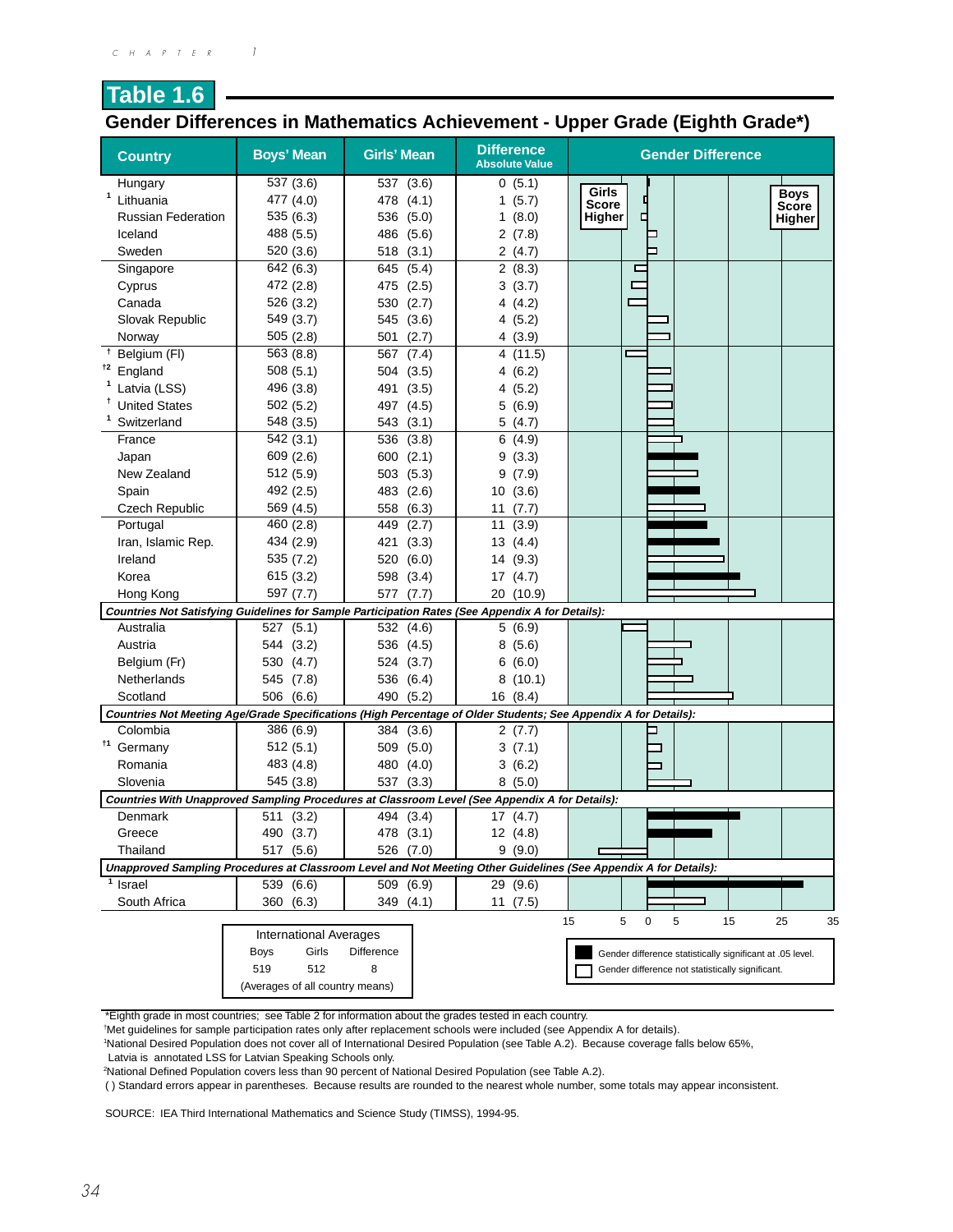

## **Gender Differences in Mathematics Achievement - Lower Grade (Seventh Grade\*)**

| <b>Country</b>              | <b>Boys' Mean</b>               | <b>Girls' Mean</b> | <b>Difference</b><br><b>Absolute Value</b>                                                       | <b>Gender Difference</b>                                                                                        |
|-----------------------------|---------------------------------|--------------------|--------------------------------------------------------------------------------------------------|-----------------------------------------------------------------------------------------------------------------|
| Cyprus                      | 446 (2.5)                       | 446 (2.6)          | 0(3.6)                                                                                           | Girls<br><b>Boys</b>                                                                                            |
| Singapore                   | 601(7.1)                        | (8.0)<br>601       | 0(10.7)                                                                                          | Score<br>Score                                                                                                  |
| Hungary                     | 503(3.8)                        | 501<br>(4.4)       | 1(5.8)                                                                                           | Higher<br>P<br>Higher                                                                                           |
| Canada                      | 495 (2.7)                       | 493<br>(2.6)       | 2(3.8)                                                                                           | ⊐                                                                                                               |
| Belgium (FI)                | 557 (4.5)                       | 559<br>(4.7)       | 2(6.5)                                                                                           | ⊏                                                                                                               |
| Iceland                     | 460 (2.7)                       | 458<br>(3.2)       | 2(4.2)                                                                                           |                                                                                                                 |
| Ť.<br>Scotland              | 465 (4.6)                       | 462<br>(3.8)       | 3(5.9)                                                                                           |                                                                                                                 |
| New Zealand                 | 473 (4.6)                       | 470 (3.8)          | 3(5.9)                                                                                           |                                                                                                                 |
| <b>Russian Federation</b>   | 502(5.1)                        | 499<br>(3.5)       | 3(6.1)                                                                                           |                                                                                                                 |
| Norway                      | 462 (3.3)                       | 459<br>(3.2)       | 4(4.6)                                                                                           |                                                                                                                 |
| ℸ<br>Latvia (LSS)           | 463 (3.5)                       | 460<br>(3.3)       | 4(4.8)                                                                                           |                                                                                                                 |
| <b>United States</b>        | 478 (5.7)                       | 473<br>(5.7)       | 5(8.1)                                                                                           |                                                                                                                 |
| Sweden                      | 480 (2.8)                       | 475<br>(3.2)       | 5(4.2)                                                                                           |                                                                                                                 |
| Spain                       | 451 (2.7)                       | 445<br>(2.7)       | 5(3.8)                                                                                           |                                                                                                                 |
| Slovak Republic             | 511 (4.4)                       | (3.3)<br>505       | 6(5.5)                                                                                           |                                                                                                                 |
| Portugal                    | 426 (2.7)                       | 420<br>(2.2)       | 6(3.5)                                                                                           |                                                                                                                 |
| <b>Czech Republic</b>       | 527 (4.8)                       | 520 (5.6)          | 6(7.4)                                                                                           |                                                                                                                 |
| France                      | 497 (3.6)                       | 489<br>(3.3)       | 8(4.9)                                                                                           |                                                                                                                 |
| 1<br>Lithuania              | 423 (3.6)                       | 433<br>(3.5)       | 10(5.0)                                                                                          |                                                                                                                 |
| Japan                       | 576 (2.7)                       | 565 (2.0)          | 11(3.4)                                                                                          |                                                                                                                 |
| Ŧ<br>Belgium (Fr)           | 514(4.1)                        | 501<br>(4.2)       | 13 (5.9)                                                                                         |                                                                                                                 |
| Ireland                     | 507(6.0)                        | 494 (4.8)          | 13(7.7)                                                                                          |                                                                                                                 |
| Hong Kong                   | 570 (9.7)                       | 556 (8.3)          | 14 (12.8)                                                                                        |                                                                                                                 |
| Iran, Islamic Rep.          | 407 (2.7)                       | 393(2.3)           | 14(3.5)                                                                                          |                                                                                                                 |
| $\mathbf{1}$<br>Switzerland | 513(2.9)                        | (2.6)<br>498       | 14 (3.9)                                                                                         |                                                                                                                 |
| $\dagger$<br>England        | 484 (6.2)                       | 467 (4.3)          | 17(7.5)                                                                                          |                                                                                                                 |
| Korea                       | 584 (3.7)                       | (4.4)<br>567       | 17(5.7)                                                                                          |                                                                                                                 |
|                             |                                 |                    | Countries Not Satisfying Guidelines for Sample Participation Rates (See Appendix A for Details): |                                                                                                                 |
| Australia                   | 495 (5.2)                       | 500 (4.3)          | 5(6.8)                                                                                           |                                                                                                                 |
| Austria                     | 510 (4.6)                       | 509 (3.3)          | 1(5.6)                                                                                           |                                                                                                                 |
| Netherlands                 | 517 (5.2)                       | 515 (4.3)          | 3(6.7)                                                                                           |                                                                                                                 |
|                             |                                 |                    |                                                                                                  | Countries Not Meeting Age/Grade Specifications (High Percentage of Older Students; See Appendix A for Details): |
| Colombia                    | 372 (3.8)                       | 365 (3.9)          | 7(5.4)                                                                                           |                                                                                                                 |
| <sup>†1</sup> Germany       | 486 (4.8)                       | 484 (4.5)          | 2(6.6)                                                                                           |                                                                                                                 |
| Romania                     | 457 (3.7)                       | 452 (3.7)          | 4(5.2)                                                                                           |                                                                                                                 |
| Slovenia                    | 501(3.5)                        | 496 (3.2)          | 5(4.7)                                                                                           |                                                                                                                 |
|                             |                                 |                    | Countries With Unapproved Sampling Procedures at Classroom Level (See Appendix A for Details):   |                                                                                                                 |
| Denmark                     | 468 (2.8)                       | 462 (2.9)          | 7(4.0)                                                                                           |                                                                                                                 |
| Greece                      | 440 (3.2)                       | 440 (3.0)          | 1(4.4)                                                                                           |                                                                                                                 |
| South Africa                | 352 (5.3)                       | 344 (3.3)          | 8(6.2)                                                                                           |                                                                                                                 |
| Thailand                    | 494 (4.8)                       | 495 (5.7)          | 1(7.5)                                                                                           | г                                                                                                               |
|                             |                                 |                    |                                                                                                  | 5<br>$\pmb{0}$<br>15<br>5<br>15<br>25<br>35                                                                     |
|                             | <b>International Averages</b>   |                    |                                                                                                  |                                                                                                                 |
|                             | Girls<br>Boys                   | Difference         |                                                                                                  | Gender difference statistically significant at .05 level.                                                       |
|                             | 486<br>481                      | 6                  |                                                                                                  | Gender difference not statistically significant.                                                                |
|                             | (Averages of all country means) |                    |                                                                                                  |                                                                                                                 |

\*Seventh grade in most countries; see Table 2 for information about the grades tested in each country.

† Met guidelines for sample participation rates only after replacement schools were included (see Appendix A for details).

1 National Desired Population does not cover all of International Desired Population (see Table A.2). Because coverage falls below 65%,

Latvia is annotated LSS for Latvian Speaking Schools only.

2 National Defined Population covers less than 90 percent of National Desired Population (see Table A.2).

Standard errors appear in parentheses. Because results are rounded to the nearest whole number, some totals may appear inconsistent.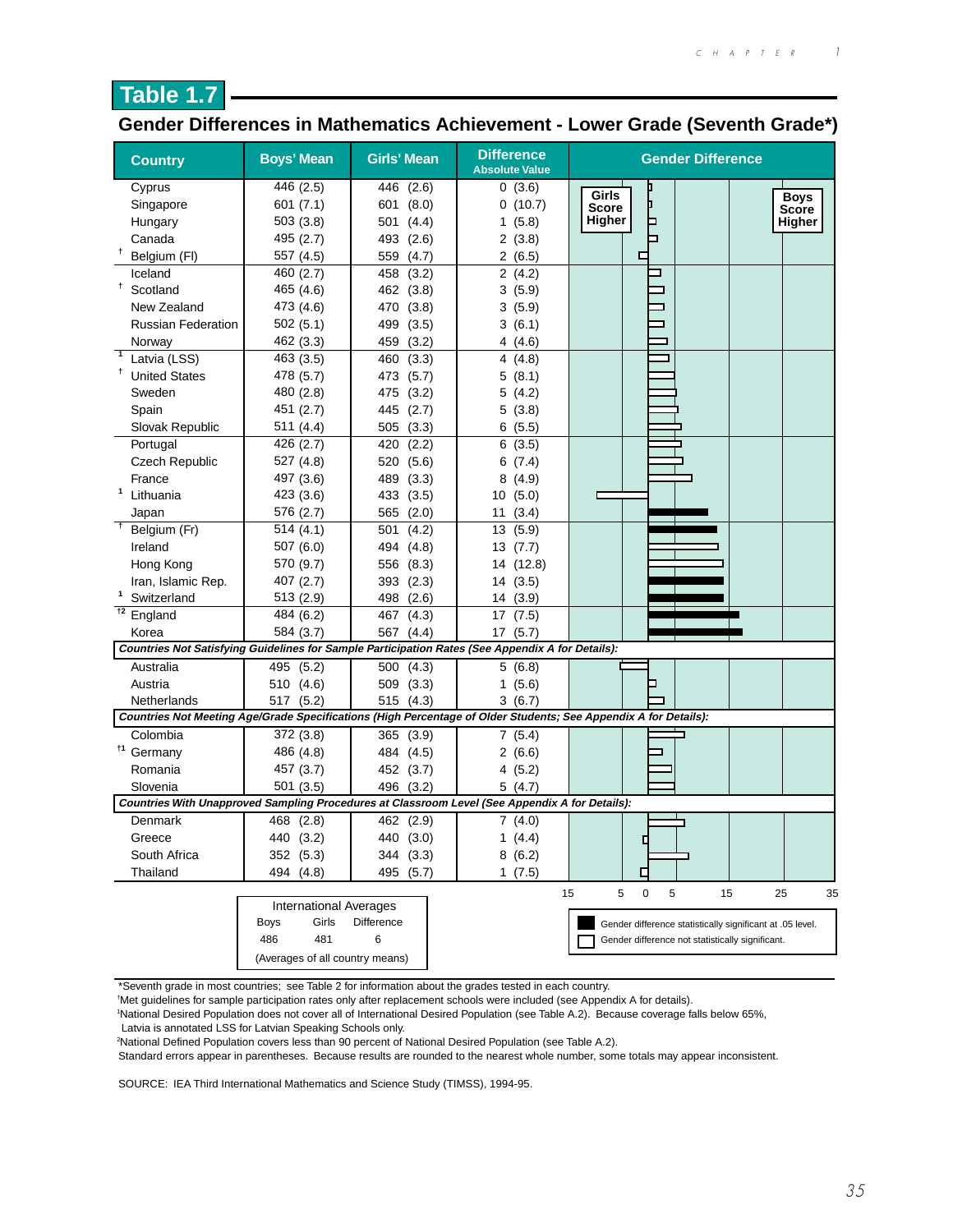## WHAT ARE THE DIFFERENCES IN MEDIAN PERFORMANCE AT AGE 13?

For countries where the grades tested contained at least 75% of the 13-year-olds, TIMSS estimated the median performance for this age group. Table 1.8 provides this estimate as well as presenting estimates of the distribution of 13-year-olds across grades.<sup>11</sup> For many countries, the two grades tested included practically all of their 13-year-olds (nine countries have at least 98%), whereas, for some others, there were substantial percentages outside these grades, mostly in the grade below.12 For countries included in Table 1.8, Hong Kong, Belgium (French), Hungary, France, Ireland, Latvia (LSS), Spain, Lithuania, Portugal, Austria, Romania, and Thailand had 10% or more of their 13-year-olds below the two grades tested.

The median is the point on the mathematics scale that divides the higher-performing 50% of the students from the lower-performing 50%. Like the mean, the median provides a useful summary statistic on which to compare performance across countries. It is used instead of the mean in this table because it can be reliably estimated even when scores from some members of the population are not available<sup>13</sup> (that is, those 13-year-olds outside the tested grades).

Notwithstanding the additional difficulties in calculating the age-based achievement estimates, the results for 13-year-olds appear quite consistent with those obtained for the two grade levels. The relative performance of countries in mathematics achievement on the basis of median performance of 13-year-olds is quite similar to that based on average eighth-grade and/or seventh-grade performance. Despite some slight differences in relative standings (generally within sampling error), the higherperforming countries in the eighth and seventh grades generally were those with higher-performing 13-year-olds.

<sup>11</sup> For information about the distribution of 13-year-olds in all countries, not just those with 75% coverage, see Table A.3 in Appendix A.

 $12$  The number of 13-year-olds below the lower grade and above the upper grade tested were extrapolated from the estimated distribution of 13-year-olds in the tested grades.

<sup>&</sup>lt;sup>13</sup> Because TIMSS sampled students in the two adjacent grades with the most 13-year-olds within a country, it was possible to estimate the median for the 13-year-old students when the two tested grades included at least an estimated 75% of the 13-year-olds in that country. To compute the median, TIMSS assumed that those 13-year-old students in the grades below the tested grades would score below the median and those in the grades above the tested grades would score above the median. The percentages assumed to be above and below the median were added to the tails of the distribution before calculating the median using the modified distribution.